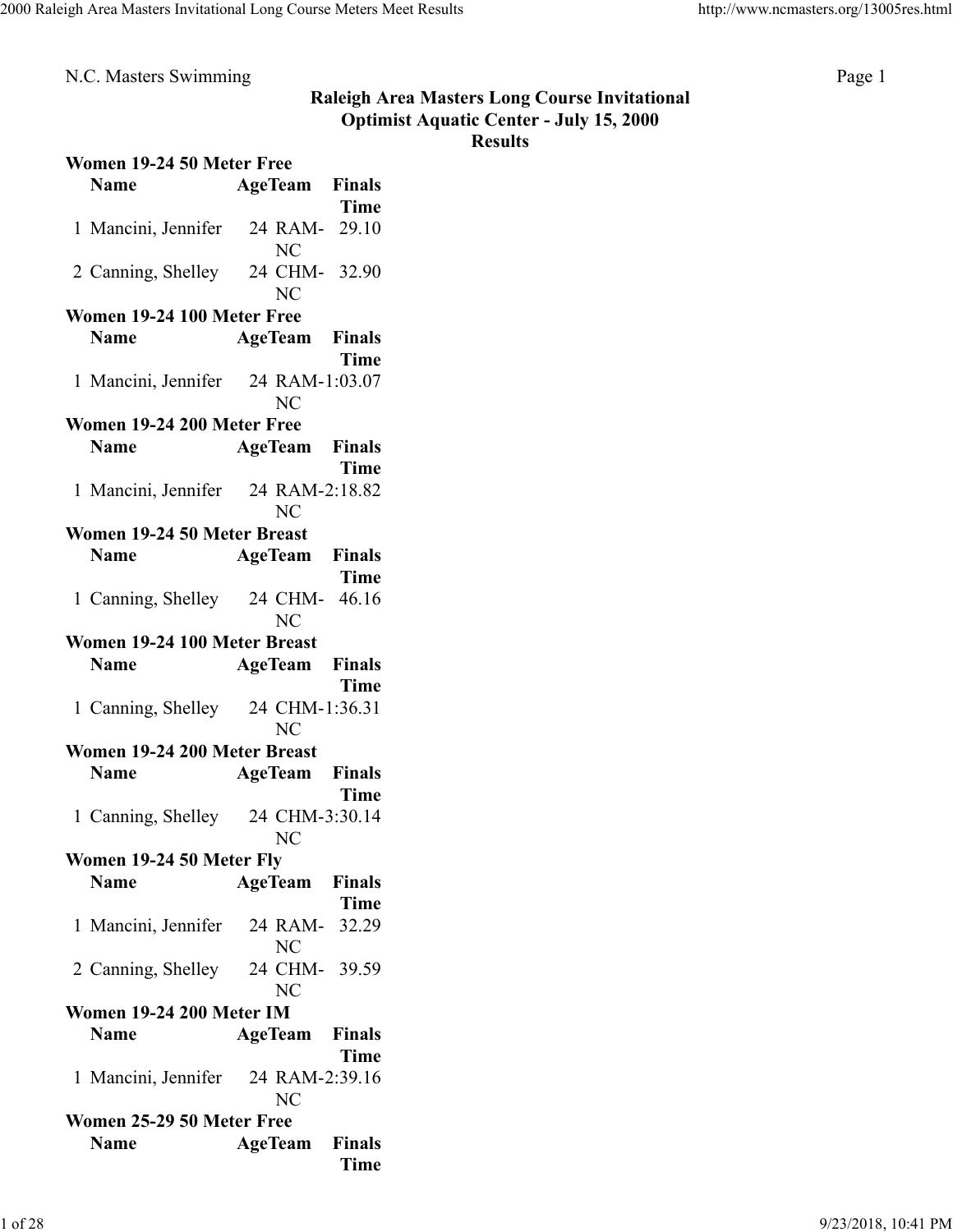| 1 Riley, Jennifer                   | 28 RAM- 31.04<br>NC               |                       |
|-------------------------------------|-----------------------------------|-----------------------|
| 2 Allen, Juliet                     | 27 NCMS-32.40<br>NC               |                       |
| 3 Norman, Melissa 26 CHM- 32.48     | <b>NC</b>                         |                       |
| Women 25-29 100 Meter Free          |                                   |                       |
| <b>Name</b>                         | <b>AgeTeam</b>                    | <b>Finals</b>         |
|                                     |                                   | <b>Time</b>           |
| 1 Riley, Jennifer                   | 28 RAM- 1:08.48<br>N <sub>C</sub> |                       |
| 2 Allen, Juliet                     | 27 NCMS- 1:12.76<br>NC            |                       |
| 3 Britt, Lee Anne 26 RAM- 1:13.81   | NC                                |                       |
| Women 25-29 200 Meter Free          |                                   |                       |
| <b>Name</b>                         | <b>AgeTeam</b>                    | <b>Finals</b>         |
|                                     |                                   | <b>Time</b>           |
| 1 Riley, Jennifer                   | 28 RAM- 2:35.33<br><b>NC</b>      |                       |
| Women 25-29 400 Meter Free          |                                   |                       |
| <b>Name</b>                         | <b>AgeTeam</b>                    | <b>Finals</b>         |
|                                     |                                   | <b>Time</b>           |
| 1 McGee, Charlotte 28 TMS-          | <b>NC</b>                         | 6:48.48               |
| <b>Women 25-29 1500 Meter Free</b>  |                                   |                       |
| <b>Name</b>                         | <b>AgeTeam</b>                    | <b>Finals</b>         |
|                                     |                                   | Time                  |
| 1 McGee, Charlotte 28 TMS- 24:46.96 | NC                                |                       |
| Women 25-29 50 Meter Back           |                                   |                       |
| <b>Name</b>                         | <b>AgeTeam</b> Finals             |                       |
|                                     |                                   | Time                  |
| 1 Norman, Melissa                   | 26 CHM-<br><b>NC</b>              | 35.29                 |
| 2 Allen, Juliet                     | 27 NCMS-38.62<br>NC               |                       |
| Women 25-29 100 Meter Back          |                                   |                       |
| <b>Name</b>                         | <b>AgeTeam</b>                    | <b>Finals</b>         |
|                                     |                                   | Time                  |
| 1 Norman, Melissa                   | 26 CHM- 1:16.43<br>NC             |                       |
| 2 Britt, Lee Anne                   | 26 RAM- 1:24.35<br>N <sub>C</sub> |                       |
| 3 Allen, Juliet                     | 27 NCMS- 1:28.31<br>NC            |                       |
| Women 25-29 200 Meter Back          |                                   |                       |
| <b>Name</b>                         | <b>AgeTeam</b>                    | <b>Finals</b><br>Time |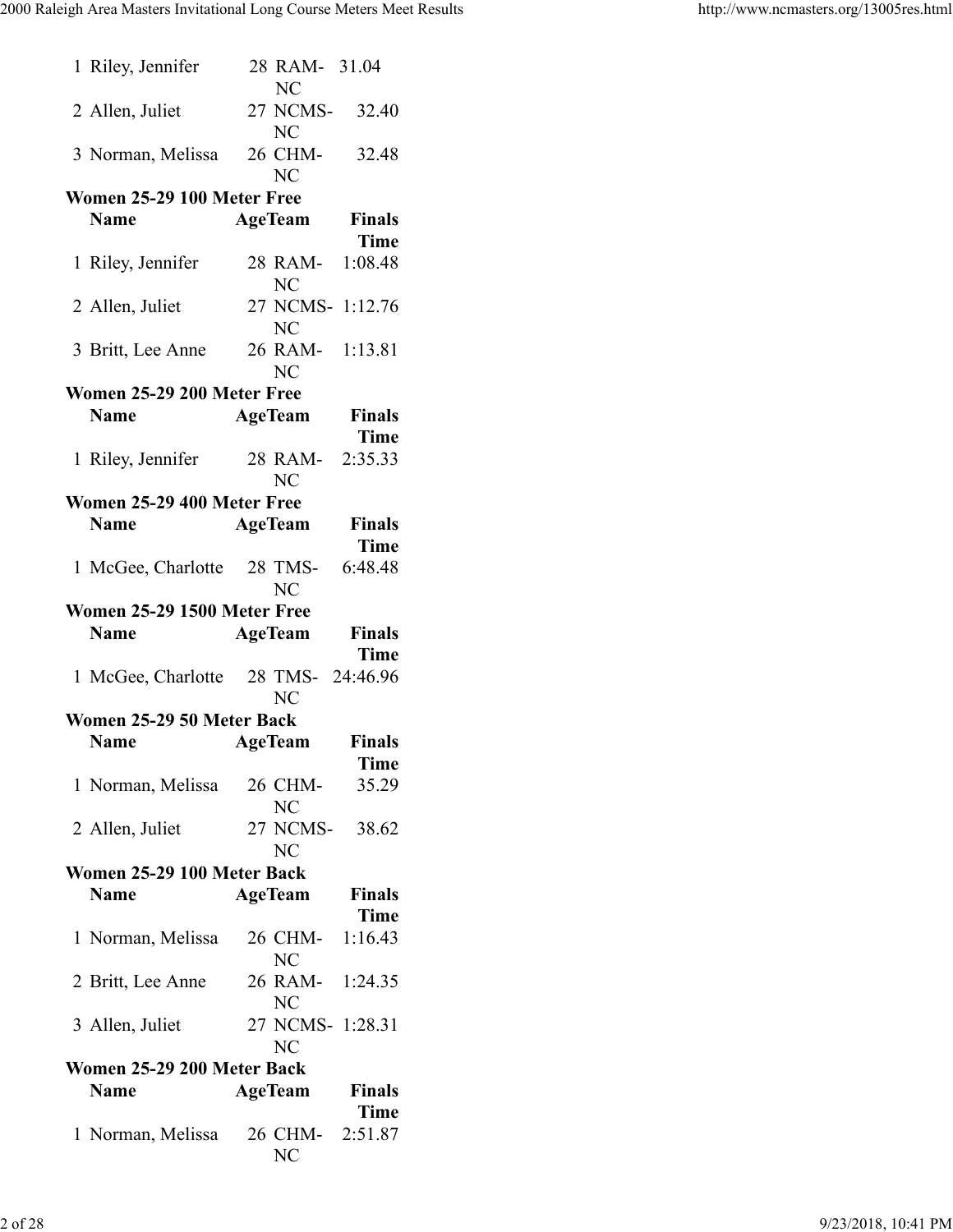| 2 Britt, Lee Anne               | 26 RAM- 2:59.20<br>NC |               |
|---------------------------------|-----------------------|---------------|
| Women 25-29 50 Meter Breast     |                       |               |
| <b>Name</b>                     | <b>AgeTeam</b>        | <b>Finals</b> |
|                                 |                       | <b>Time</b>   |
|                                 |                       |               |
| 1 Riley, Jennifer               | 28 RAM-<br>NC         | 41.06         |
| 2 Britt, Lee Anne               | 26 RAM-<br><b>NC</b>  | 45.00         |
| Women 25-29 100 Meter Breast    |                       |               |
| <b>Name</b>                     |                       |               |
|                                 | <b>AgeTeam</b>        | <b>Finals</b> |
|                                 |                       | <b>Time</b>   |
| 1 Riley, Jennifer               | 28 RAM- 1:33.42<br>NC |               |
| Women 25-29 50 Meter Fly        |                       |               |
| <b>Name</b>                     | <b>AgeTeam</b>        | <b>Finals</b> |
|                                 |                       | <b>Time</b>   |
|                                 |                       | 36.20         |
| 1 Norman, Melissa 26 CHM-       | <b>NC</b>             |               |
| <b>Women 25-29 200 Meter IM</b> |                       |               |
| <b>Name</b>                     | <b>AgeTeam</b>        | <b>Finals</b> |
|                                 |                       | <b>Time</b>   |
|                                 | 26 RAM-               | 3:09.23       |
| 1 Britt, Lee Anne               |                       |               |
|                                 | NC                    |               |
| Women 30-34 50 Meter Free       |                       |               |
| <b>Name</b>                     | <b>AgeTeam</b>        | <b>Finals</b> |
|                                 |                       | <b>Time</b>   |
| 1 Hageman, Heather              | 30 CSM-               | 28.57         |
|                                 | NC                    |               |
| 2 Sonnier, Sharon               | 33 CSM-               | 33.00         |
|                                 | <b>NC</b>             |               |
| Women 30-34 400 Meter Free      |                       |               |
| <b>Name</b>                     | <b>AgeTeam</b>        | <b>Finals</b> |
|                                 |                       |               |
|                                 |                       | Time          |
| 1 Hogan, Patricia               | 31 NCAM- 5:37.98      |               |
|                                 | <b>NC</b>             |               |
| Women 30-34 1500 Meter Free     |                       |               |
| <b>Name</b>                     | <b>AgeTeam</b>        | <b>Finals</b> |
|                                 |                       | Time          |
| 1 Hogan, Patricia               | 31 NCAM-21:40.18      |               |
|                                 | <b>NC</b>             |               |
| Women 30-34 50 Meter Back       |                       |               |
| <b>Name</b>                     | <b>AgeTeam</b>        | <b>Finals</b> |
|                                 |                       | <b>Time</b>   |
|                                 |                       |               |
| 1 Hageman, Heather              | 30 CSM-               | 35.76         |
|                                 | <b>NC</b>             |               |
| 2 Sonnier, Sharon               | 33 CSM-               | 38.96         |
|                                 | <b>NC</b>             |               |
| Women 30-34 100 Meter Back      |                       |               |
| <b>Name</b>                     | <b>AgeTeam</b>        | <b>Finals</b> |
|                                 |                       | Time          |
|                                 |                       |               |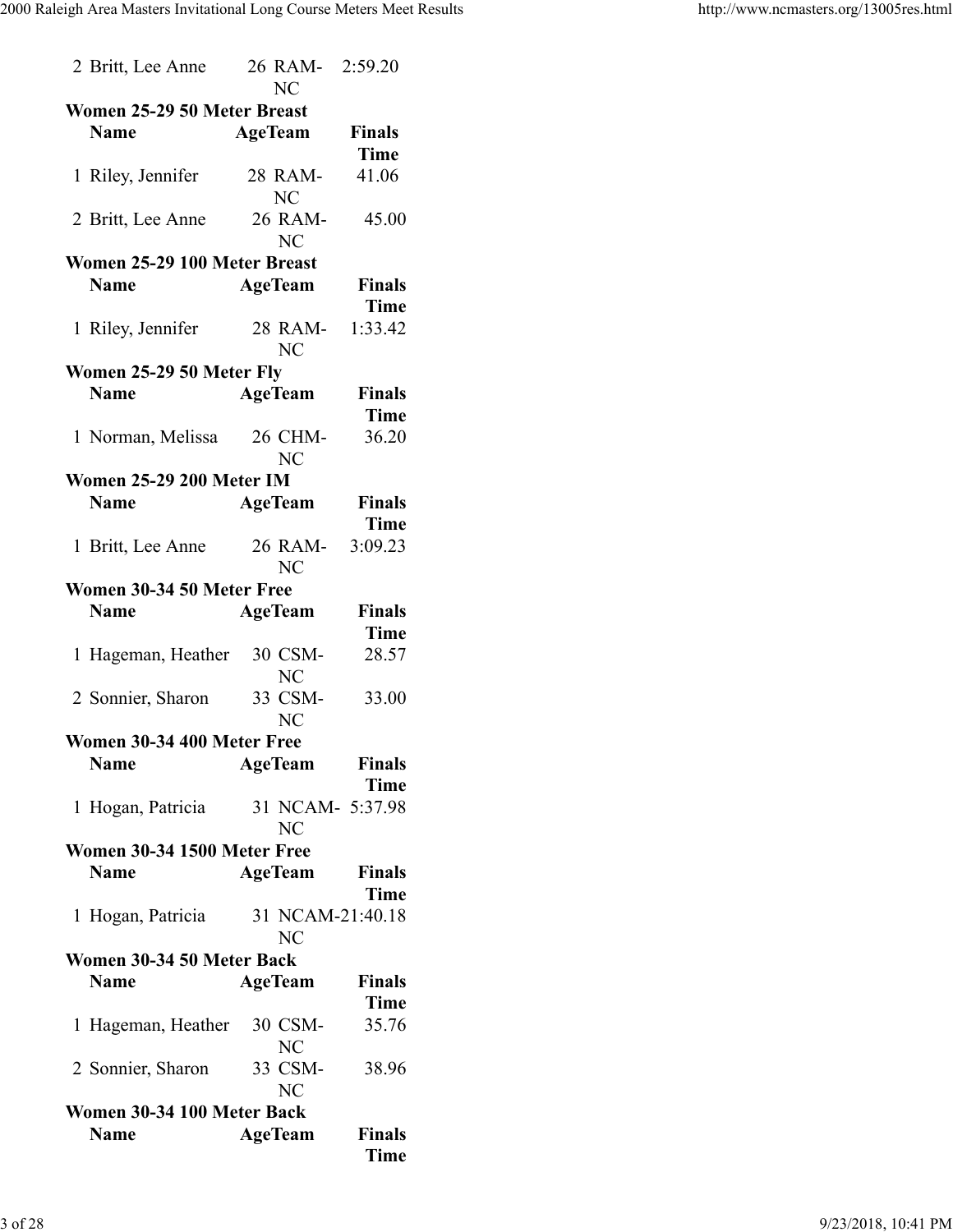| 1 Hogan, Patricia           | 31 NCAM- 1:21.67<br>NC |               |
|-----------------------------|------------------------|---------------|
| Women 30-34 200 Meter Back  |                        |               |
| <b>Name</b>                 | AgeTeam                | <b>Finals</b> |
|                             |                        | <b>Time</b>   |
| 1 Hogan, Patricia           | 31 NCAM- 2:55.22       |               |
|                             | NC                     |               |
| Women 30-34 50 Meter Breast |                        |               |
| <b>Name</b>                 | AgeTeam                | <b>Finals</b> |
|                             |                        | Time          |
| 1 Hageman, Heather          | 30 CSM-                | 43.80         |
|                             | NC                     |               |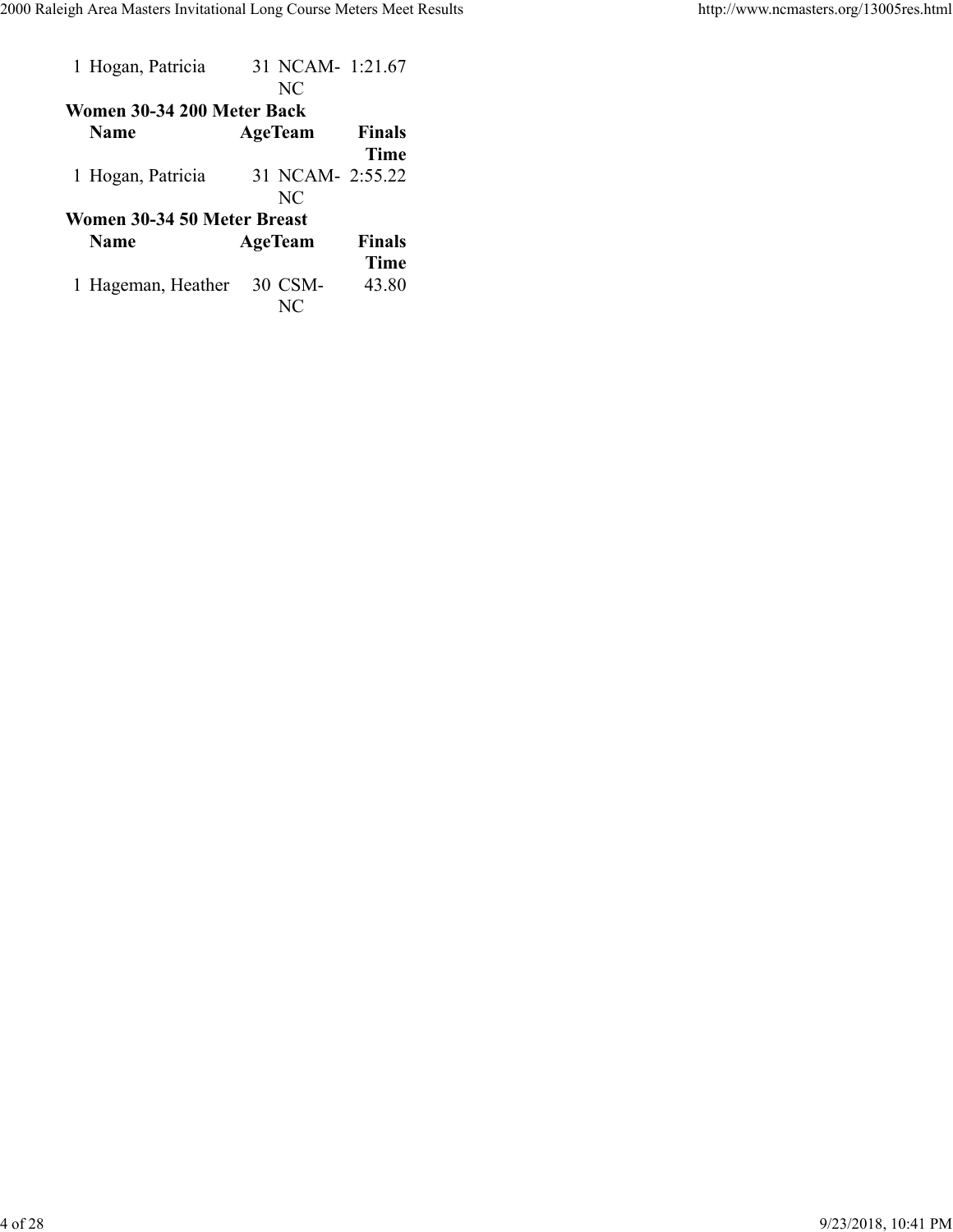| Women 30-34 50 Meter Fly           |                       |                                 |
|------------------------------------|-----------------------|---------------------------------|
| <b>Name</b>                        | <b>AgeTeam</b>        | <b>Finals</b>                   |
|                                    |                       | <b>Time</b>                     |
| 1 Hageman, Heather 30 CSM-         |                       | 33.21                           |
|                                    | <b>NC</b>             |                                 |
| Women 35-39 50 Meter Free          |                       |                                 |
|                                    |                       |                                 |
| <b>Name</b>                        | <b>AgeTeam</b> Finals |                                 |
|                                    |                       | <b>Time</b>                     |
| 1 Geiss, Angelique 35 NCAM-31.79   |                       |                                 |
|                                    | NC                    |                                 |
| 2 Watson, Laurie                   | 38 AWSM- 31.88        |                                 |
|                                    | <b>NC</b>             |                                 |
| Women 35-39 100 Meter Free         |                       |                                 |
|                                    |                       |                                 |
| <b>Name</b>                        | <b>AgeTeam</b> Finals |                                 |
|                                    |                       | Time                            |
| 1 Watson, Laurie                   | 38 AWSM-1:09.39       |                                 |
|                                    | <b>NC</b>             |                                 |
| 2 Springer, Margie                 | 39 RAM- 1:17.38       |                                 |
|                                    | <b>NC</b>             |                                 |
| Women 35-39 200 Meter Free         |                       |                                 |
|                                    |                       |                                 |
| <b>Name</b>                        | <b>AgeTeam</b> Finals |                                 |
|                                    |                       | <b>Time</b>                     |
| 1 Watson, Laurie                   | 38 AWSM-2:29.50       |                                 |
|                                    | <b>NC</b>             |                                 |
| Women 35-39 400 Meter Free         |                       |                                 |
| <b>Name</b>                        | <b>AgeTeam</b> Finals |                                 |
|                                    |                       |                                 |
|                                    |                       | Time                            |
| 1 Watson, Laurie                   | 38 AWSM-5:16.42       |                                 |
|                                    | NC                    |                                 |
| 2 Haugh, Sue                       | 39 RAM- 5:18.10       |                                 |
|                                    | <b>NC</b>             |                                 |
| Women 35-39 50 Meter Back          |                       |                                 |
| <b>Name</b>                        | <b>AgeTeam</b>        | <b>Finals</b>                   |
|                                    |                       | <b>Time</b>                     |
|                                    |                       |                                 |
| 1 Geiss, Angelique                 | 35 NCAM- 40.22        |                                 |
|                                    | NC                    |                                 |
| 2 Springer, Margie                 | 39 RAM- 41.37         |                                 |
|                                    | <b>NC</b>             |                                 |
| Women 35-39 50 Meter Breast        |                       |                                 |
| <b>Name</b>                        | AgeTeam               | Finals                          |
|                                    |                       | <b>Time</b>                     |
|                                    |                       |                                 |
| 1 Haugh, Sue                       | 39 RAM-               | 42.36                           |
|                                    | NC                    |                                 |
| 2 Springer, Margie                 | 39 RAM- 46.12         |                                 |
|                                    | <b>NC</b>             |                                 |
| Women 35-39 100 Meter Breast       |                       |                                 |
| <b>Name</b>                        | AgeTeam               | <b>Finals</b>                   |
|                                    |                       |                                 |
|                                    |                       | <b>Time</b>                     |
| 1 Geiss, Angelique 35 NCAM-1:37.37 |                       |                                 |
|                                    | N <sub>C</sub>        |                                 |
| Women 35-39 50 Meter Fly           |                       |                                 |
| NT --                              | $\sim$ Tanisan        | $E_{\rm max}$ and $E_{\rm max}$ |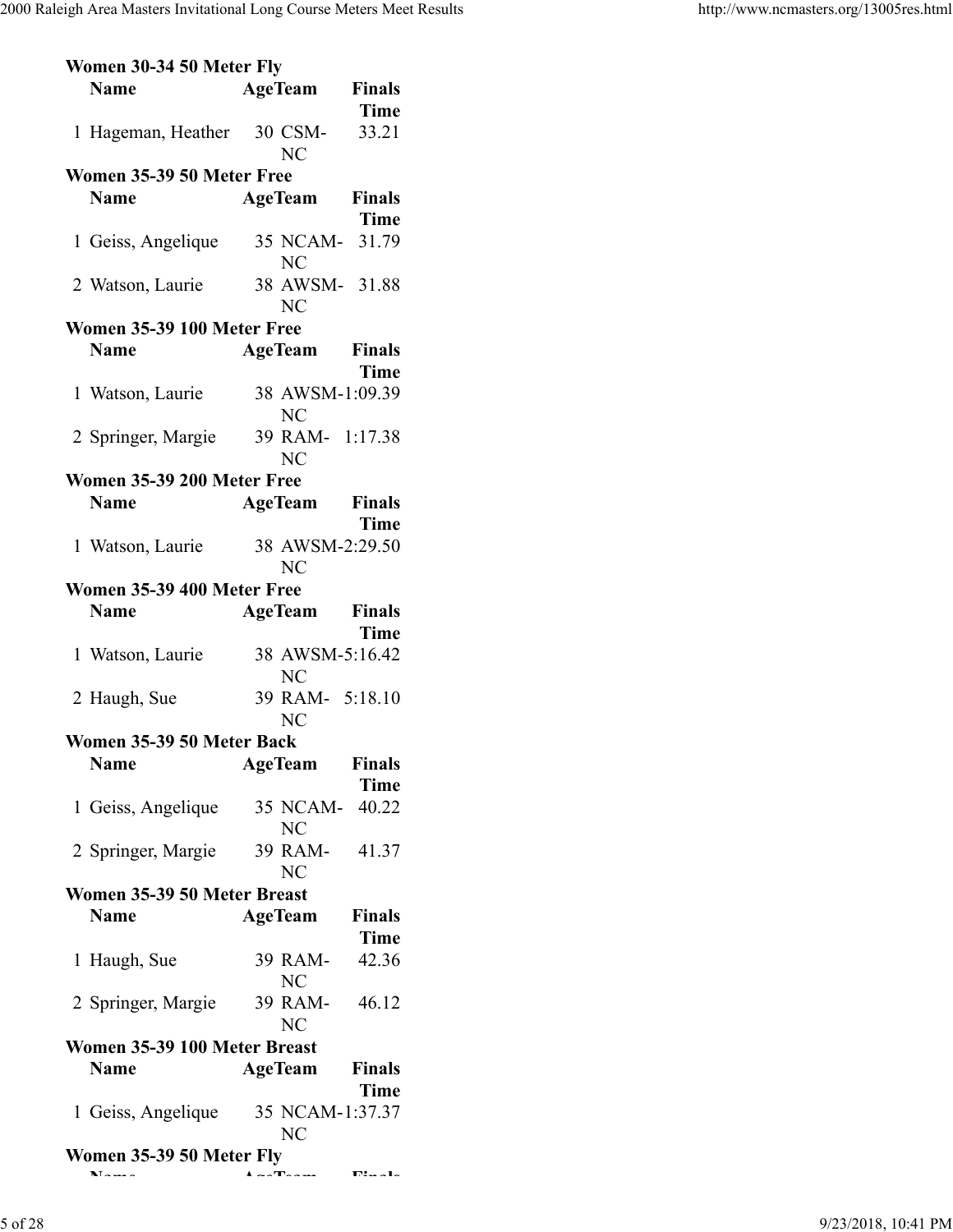| 1 Haugh, Sue                 | 39 RAM- 34.91<br>NC                 |  |  |  |  |  |
|------------------------------|-------------------------------------|--|--|--|--|--|
| Women 40-44 50 Meter Free    |                                     |  |  |  |  |  |
| <b>Name</b>                  | <b>AgeTeam</b> Finals               |  |  |  |  |  |
|                              | <b>Time</b>                         |  |  |  |  |  |
| 1 Tiska-Rivers,              | 40 TMS-<br>34.41                    |  |  |  |  |  |
| Patty                        | N <sub>C</sub>                      |  |  |  |  |  |
| 2 Groce, Michelle            | 40 CSM- 34.42                       |  |  |  |  |  |
|                              | <b>NC</b>                           |  |  |  |  |  |
| 3 Shore, Karen               | 43 NCMS- 34.96                      |  |  |  |  |  |
|                              | N <sub>C</sub>                      |  |  |  |  |  |
| 4 Mathews, Barbara           | 42 NCAM- 36.04                      |  |  |  |  |  |
|                              | <b>NC</b>                           |  |  |  |  |  |
| 5 Hayes, Sally               | 43 NCMS- 36.35                      |  |  |  |  |  |
|                              | <b>NC</b>                           |  |  |  |  |  |
| Women 40-44 100 Meter Free   |                                     |  |  |  |  |  |
| <b>Name</b>                  | <b>AgeTeam</b> Finals               |  |  |  |  |  |
|                              | Time                                |  |  |  |  |  |
| 1 Shore, Karen               | 43 NCMS-1:15.41                     |  |  |  |  |  |
|                              | N <sub>C</sub>                      |  |  |  |  |  |
|                              |                                     |  |  |  |  |  |
| 2 Groce, Michelle            | 40 CSM- 1:17.49<br>N <sub>C</sub>   |  |  |  |  |  |
|                              |                                     |  |  |  |  |  |
| 3 Tiska-Rivers,              | 40 TMS- 1:19.49                     |  |  |  |  |  |
| Patty                        | <b>NC</b>                           |  |  |  |  |  |
| 4 Mathews, Barbara           | 42 NCAM-1:20.28                     |  |  |  |  |  |
|                              | NC                                  |  |  |  |  |  |
| (Women 40-44 100 Meter Free) |                                     |  |  |  |  |  |
| 5 Wood, Lorraine             | 41 RAM- 1:20.89                     |  |  |  |  |  |
|                              | <b>NC</b>                           |  |  |  |  |  |
| 6 Hayes, Sally               | 43 NCMS-1:27.73                     |  |  |  |  |  |
|                              | <b>NC</b>                           |  |  |  |  |  |
| Women 40-44 200 Meter Free   |                                     |  |  |  |  |  |
| <b>Name</b>                  | <b>Finals</b><br><b>AgeTeam</b>     |  |  |  |  |  |
|                              | Time                                |  |  |  |  |  |
|                              | 1 Mathews, Barbara 42 NCAM-2:56.15  |  |  |  |  |  |
|                              | NC                                  |  |  |  |  |  |
| 2 Groce, Michelle            | 40 CSM- 2:58.18                     |  |  |  |  |  |
|                              | NC                                  |  |  |  |  |  |
| Women 40-44 400 Meter Free   |                                     |  |  |  |  |  |
| <b>Name</b>                  | AgeTeam<br><b>Finals</b>            |  |  |  |  |  |
|                              | <b>Time</b>                         |  |  |  |  |  |
|                              | 1 Branch, Katherine 43 MARY-5:11.75 |  |  |  |  |  |
|                              | <b>MD</b>                           |  |  |  |  |  |
|                              | 2 Wood, Lorraine 41 RAM- 6:07.73    |  |  |  |  |  |
|                              | NC                                  |  |  |  |  |  |
| Women 40-44 50 Meter Back    |                                     |  |  |  |  |  |
| <b>Name</b>                  | <b>AgeTeam</b><br><b>Finals</b>     |  |  |  |  |  |
|                              | <b>Time</b>                         |  |  |  |  |  |
| 1 Shore, Karen               | 43 NCMS- 42.68                      |  |  |  |  |  |
|                              | NC                                  |  |  |  |  |  |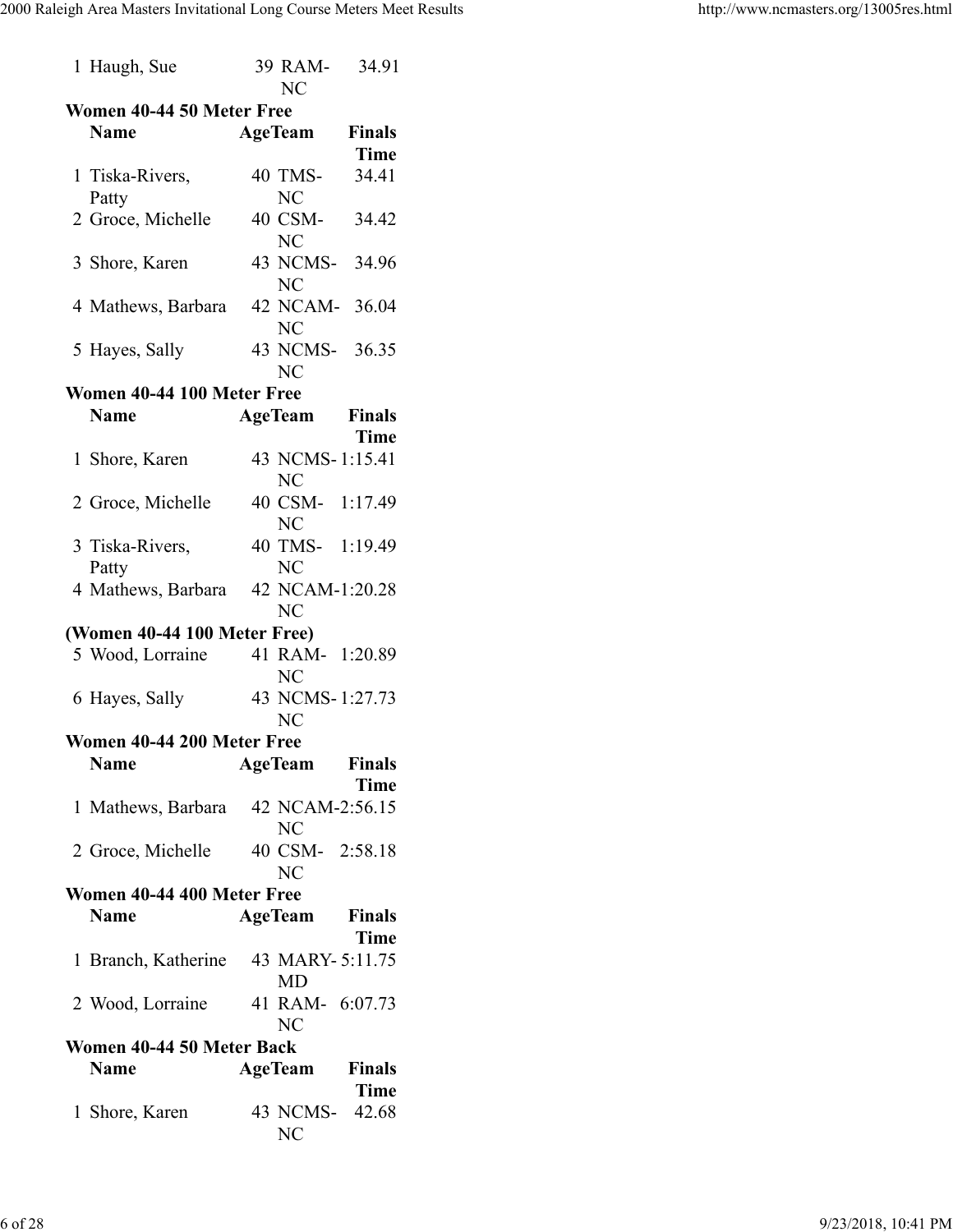| 2 Groce, Michelle                   | 40 CSM-<br>N <sub>C</sub>         | 44.14                |
|-------------------------------------|-----------------------------------|----------------------|
| 3 Wood, Lorraine 41 RAM- 45.79      | N <sub>C</sub>                    |                      |
| Women 40-44 100 Meter Back          |                                   |                      |
| <b>Name</b>                         | <b>AgeTeam</b> Finals             |                      |
|                                     |                                   | Time                 |
| 1 Branch, Katherine                 | 43 MARY-1:21.36<br>MD             |                      |
| 2 Stott, Kim                        | 41 RAM- 1:29.00<br><b>NC</b>      |                      |
| 3 Shore, Karen                      | 43 NCMS-1:31.71<br>N <sub>C</sub> |                      |
| Women 40-44 200 Meter Back          |                                   |                      |
| <b>Name</b>                         | <b>AgeTeam</b> Finals             |                      |
|                                     |                                   | <b>Time</b>          |
| 1 Branch, Katherine 43 MARY-2:50.70 |                                   |                      |
|                                     | MD                                |                      |
| 2 Stott, Kim                        | 41 RAM- 3:12.37<br>NC             |                      |
| Women 40-44 50 Meter Breast         |                                   |                      |
| <b>Name</b>                         | <b>AgeTeam</b> Finals             |                      |
|                                     |                                   | <b>Time</b>          |
| 1 Stott, Kim                        | 41 RAM- 47.22                     |                      |
|                                     | NC                                |                      |
| 2 Hayes, Sally                      | 43 NCMS- 51.50<br>NC              |                      |
| Women 40-44 50 Meter Fly            |                                   |                      |
| <b>Name</b>                         | <b>AgeTeam</b> Finals             | <b>Time</b>          |
| 1 Tiska-Rivers,                     | 40 TMS-                           | 39.84                |
| Patty                               | <b>NC</b>                         |                      |
| 2 Groce, Michelle                   | 40 CSM- 41.32<br>NC               |                      |
| 3 Mathews, Barbara 42 NCAM- 43.95   | NC                                |                      |
| Women 40-44 100 Meter Fly           |                                   |                      |
| <b>Name</b>                         | <b>AgeTeam</b> Finals             |                      |
|                                     |                                   | Time                 |
| 1 Mathews, Barbara 42 NCAM-1:49.61  | <b>NC</b>                         |                      |
| Women 40-44 200 Meter Fly           |                                   |                      |
| <b>Name</b>                         | <b>AgeTeam</b>                    | <b>Finals</b>        |
|                                     |                                   | <b>Time</b>          |
| 1 Branch, Katherine 43 MARY-2:59.91 |                                   |                      |
|                                     | MD                                |                      |
| Women 45-49 50 Meter Free           |                                   |                      |
|                                     |                                   |                      |
| <b>Name</b>                         | <b>AgeTeam</b> Finals             |                      |
| 1 Sargeant, Pat                     | 47 RAM-<br>NC                     | <b>Time</b><br>32.66 |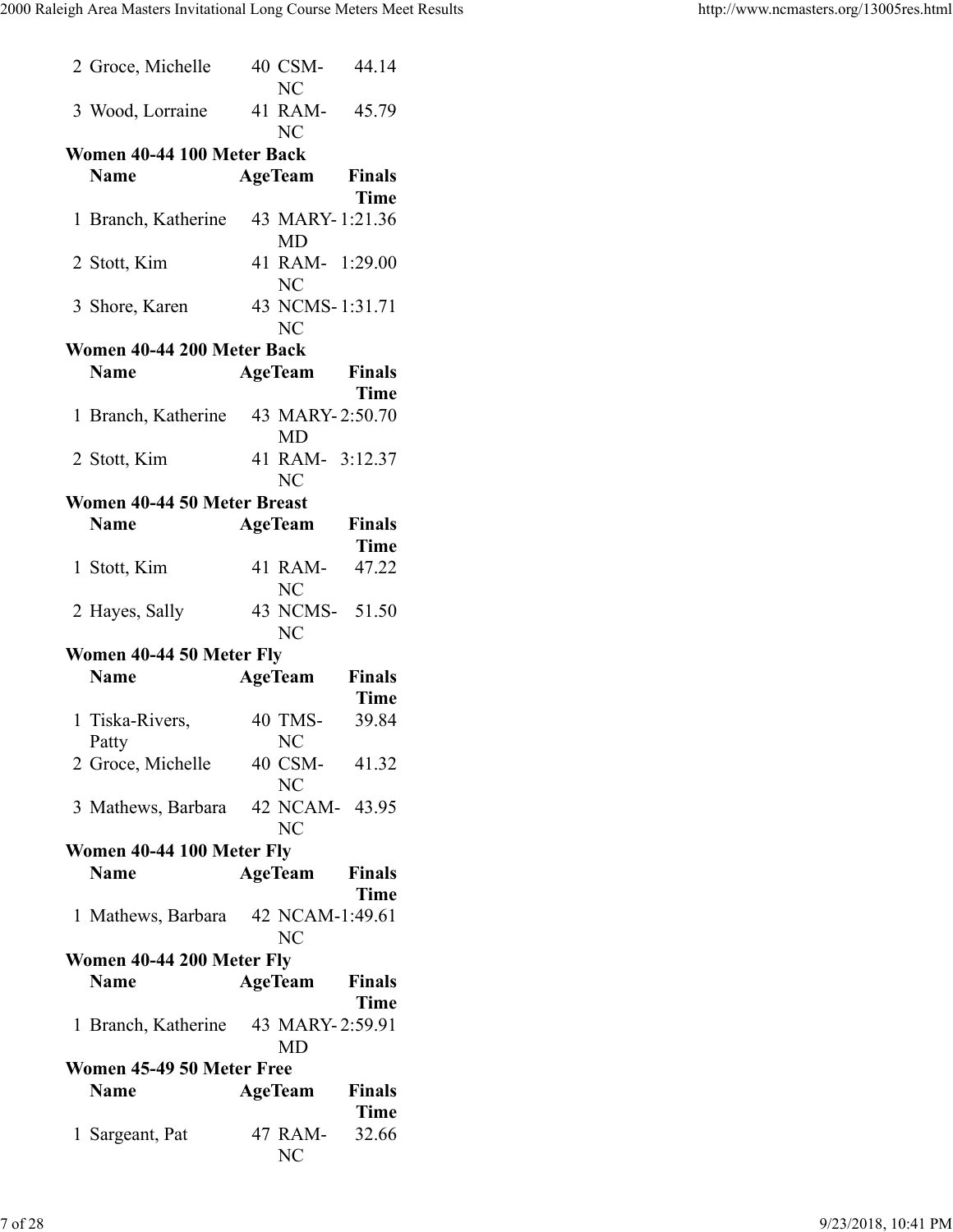|                            | 2 Sansbury, Mary                     | 47 CSM-<br><b>NC</b>          | 35.07                |  |  |  |
|----------------------------|--------------------------------------|-------------------------------|----------------------|--|--|--|
|                            | 3 Braswell, Barbara                  | 49 RAM-<br><b>NC</b>          | 35.94                |  |  |  |
| Women 45-49 100 Meter Free |                                      |                               |                      |  |  |  |
|                            | <b>Name</b>                          | <b>AgeTeam</b>                | <b>Finals</b>        |  |  |  |
|                            |                                      |                               | <b>Time</b>          |  |  |  |
|                            | 1 Braswell, Barbara                  | 49 RAM- 1:20.00<br><b>NC</b>  |                      |  |  |  |
|                            | 2 Medearis, Rebecca 47 PEAK- 1:29.79 | N <sub>C</sub>                |                      |  |  |  |
|                            | Women 45-49 200 Meter Free           |                               |                      |  |  |  |
|                            | <b>Name</b>                          | <b>AgeTeam</b>                | Finals               |  |  |  |
|                            |                                      |                               | <b>Time</b>          |  |  |  |
|                            | 1 Braswell, Barbara                  | 49 RAM-<br><b>NC</b>          | 3:02.25              |  |  |  |
|                            | Women 45-49 1500 Meter Free          |                               |                      |  |  |  |
|                            | <b>Name</b>                          | <b>AgeTeam</b>                | Finals<br>Time       |  |  |  |
|                            | 1 Medearis, Rebecca 47 PEAK-28:23.37 | NC                            |                      |  |  |  |
|                            | Women 45-49 100 Meter Back           |                               |                      |  |  |  |
|                            | <b>Name</b>                          | <b>AgeTeam</b>                | <b>Finals</b>        |  |  |  |
|                            |                                      |                               | <b>Time</b>          |  |  |  |
|                            | 1 Braswell, Barbara                  | 49 RAM-                       | 1:42.99              |  |  |  |
|                            |                                      | N <sub>C</sub>                |                      |  |  |  |
|                            | Women 45-49 50 Meter Breast          |                               |                      |  |  |  |
|                            | <b>Name</b>                          | <b>AgeTeam</b>                | <b>Finals</b>        |  |  |  |
|                            |                                      |                               | <b>Time</b>          |  |  |  |
|                            | 1 Medearis, Rebecca 47 PEAK-         | <b>NC</b>                     | 51.11                |  |  |  |
|                            | Women 45-49 100 Meter Breast         |                               |                      |  |  |  |
|                            | <b>Name</b>                          | <b>AgeTeam</b>                | <b>Finals</b>        |  |  |  |
|                            |                                      |                               | <b>Time</b>          |  |  |  |
|                            | 1 Sansbury, Mary                     | 47 CSM-<br>NC                 | 1:41.82              |  |  |  |
|                            | 2 Medearis, Rebecca                  | 47 PEAK- 1:51.80<br><b>NC</b> |                      |  |  |  |
|                            | Women 45-49 200 Meter Breast         |                               |                      |  |  |  |
|                            | <b>Name</b>                          | <b>AgeTeam</b>                | <b>Finals</b>        |  |  |  |
|                            |                                      |                               | <b>Time</b>          |  |  |  |
|                            | 1 Sansbury, Mary                     | 47 CSM- 3:39.78<br><b>NC</b>  |                      |  |  |  |
|                            | 2 Medearis, Rebecca 47 PEAK- 4:07.97 | N <sub>C</sub>                |                      |  |  |  |
|                            | Women 45-49 50 Meter Fly             |                               |                      |  |  |  |
|                            | <b>Name</b>                          | AgeTeam                       | <b>Finals</b>        |  |  |  |
|                            | 1 Sargeant, Pat                      | 47 RAM-                       | <b>Time</b><br>37.80 |  |  |  |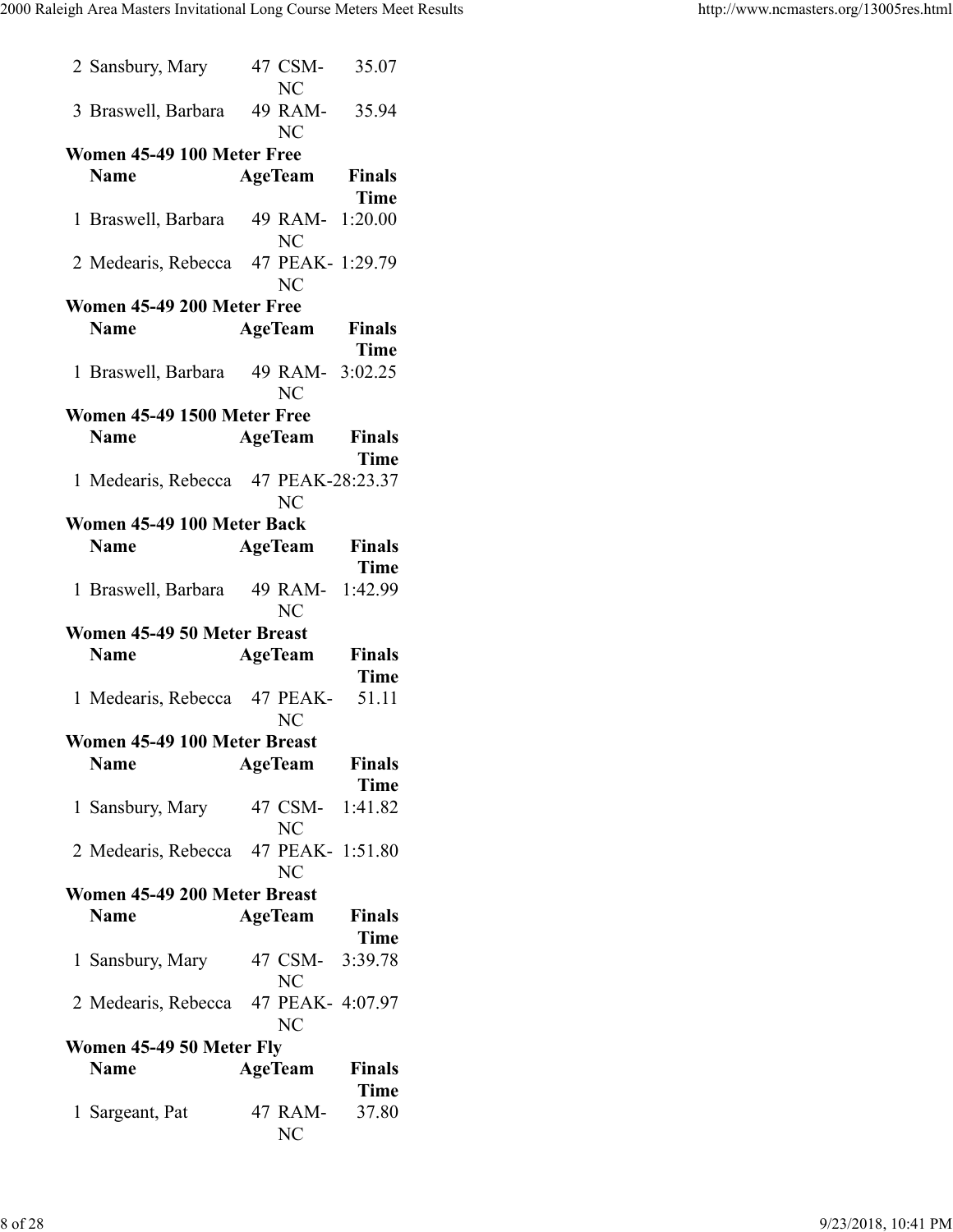| Women 45-49 200 Meter Fly<br><b>Finals</b><br><b>Name</b><br><b>AgeTeam</b><br><b>Time</b><br>47 RAM- 3:22.35<br>1 Sargeant, Pat<br><b>NC</b><br>Women 45-49 200 Meter IM<br><b>Name</b><br><b>Finals</b><br><b>AgeTeam</b><br><b>Time</b><br>47 RAM- 3:07.83<br>1 Sargeant, Pat<br>NC<br>47 CSM- 3:21.87<br>2 Sansbury, Mary<br>NC<br>Women 50-54 400 Meter Free<br><b>Name</b><br><b>Finals</b><br>AgeTeam<br><b>Time</b><br>54 PEAK- 6:59.87<br>1 Mitchell, Jeannie<br>NC | 2 Braswell, Barbara | 49 RAM-   | 43.32 |
|------------------------------------------------------------------------------------------------------------------------------------------------------------------------------------------------------------------------------------------------------------------------------------------------------------------------------------------------------------------------------------------------------------------------------------------------------------------------------|---------------------|-----------|-------|
|                                                                                                                                                                                                                                                                                                                                                                                                                                                                              |                     | <b>NC</b> |       |
|                                                                                                                                                                                                                                                                                                                                                                                                                                                                              |                     |           |       |
|                                                                                                                                                                                                                                                                                                                                                                                                                                                                              |                     |           |       |
|                                                                                                                                                                                                                                                                                                                                                                                                                                                                              |                     |           |       |
|                                                                                                                                                                                                                                                                                                                                                                                                                                                                              |                     |           |       |
|                                                                                                                                                                                                                                                                                                                                                                                                                                                                              |                     |           |       |
|                                                                                                                                                                                                                                                                                                                                                                                                                                                                              |                     |           |       |
|                                                                                                                                                                                                                                                                                                                                                                                                                                                                              |                     |           |       |
|                                                                                                                                                                                                                                                                                                                                                                                                                                                                              |                     |           |       |
|                                                                                                                                                                                                                                                                                                                                                                                                                                                                              |                     |           |       |
|                                                                                                                                                                                                                                                                                                                                                                                                                                                                              |                     |           |       |
|                                                                                                                                                                                                                                                                                                                                                                                                                                                                              |                     |           |       |
|                                                                                                                                                                                                                                                                                                                                                                                                                                                                              |                     |           |       |
|                                                                                                                                                                                                                                                                                                                                                                                                                                                                              |                     |           |       |
|                                                                                                                                                                                                                                                                                                                                                                                                                                                                              |                     |           |       |
|                                                                                                                                                                                                                                                                                                                                                                                                                                                                              |                     |           |       |
|                                                                                                                                                                                                                                                                                                                                                                                                                                                                              |                     |           |       |
|                                                                                                                                                                                                                                                                                                                                                                                                                                                                              |                     |           |       |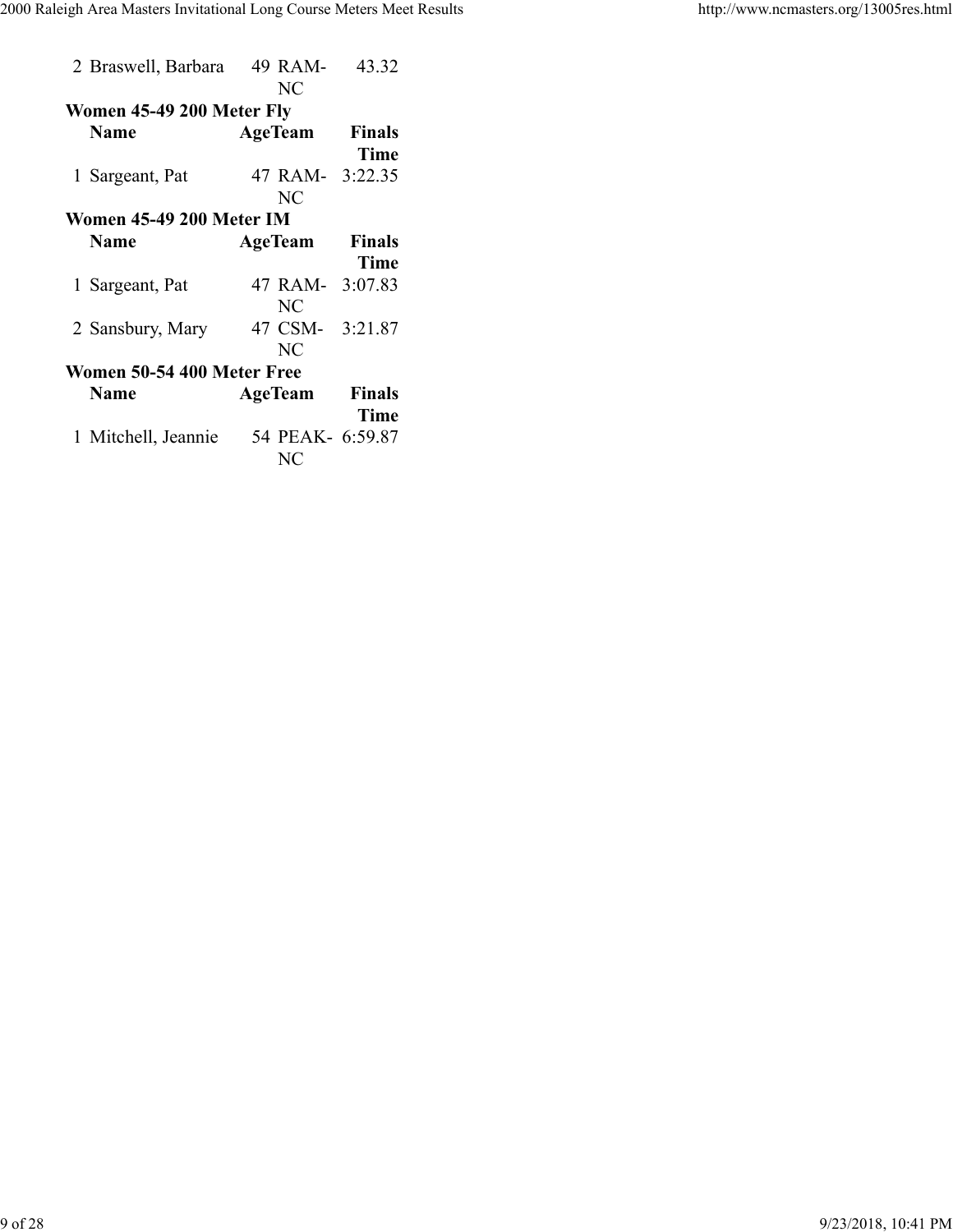| Women 50-54 1500 Meter Free                                 |                               |                              |
|-------------------------------------------------------------|-------------------------------|------------------------------|
| <b>Name</b>                                                 | <b>AgeTeam</b>                | <b>Finals</b><br><b>Time</b> |
| 1 Bunting,<br>Elizabeth                                     | 51 RAM- 24:34.29<br><b>NC</b> |                              |
| Women 50-54 50 Meter Back                                   |                               |                              |
| <b>Name</b>                                                 | <b>AgeTeam</b>                | <b>Finals</b>                |
|                                                             |                               | <b>Time</b>                  |
| 1 Mitchell, Jeannie                                         | 54 PEAK-<br><b>NC</b>         | 43.03                        |
| Women 50-54 100 Meter Back                                  |                               |                              |
| <b>Name</b>                                                 | <b>AgeTeam</b>                | <b>Finals</b><br><b>Time</b> |
| 1 Mitchell, Jeannie                                         | 54 PEAK-<br>N <sub>C</sub>    | 1:33.83                      |
| Women 50-54 200 Meter Back                                  |                               |                              |
| <b>Name</b>                                                 | <b>AgeTeam</b>                | <b>Finals</b>                |
|                                                             |                               | <b>Time</b>                  |
| 1 Mitchell, Jeannie                                         | 54 PEAK- 3:28.78              |                              |
|                                                             | <b>NC</b>                     |                              |
| Women 55-59 50 Meter Free                                   |                               |                              |
| <b>Name</b>                                                 | <b>AgeTeam</b>                | Finals                       |
|                                                             |                               | <b>Time</b>                  |
| 1 Brooks, S.A.M.                                            | 56 NCAM-                      | 58.88                        |
|                                                             | <b>NC</b>                     |                              |
| Women 55-59 100 Meter Free                                  |                               |                              |
|                                                             |                               |                              |
|                                                             |                               |                              |
| <b>Name</b>                                                 | <b>AgeTeam</b>                | Finals                       |
|                                                             |                               | <b>Time</b>                  |
| 1 Brooks, S.A.M.                                            | 56 NCAM- 2:16.80<br><b>NC</b> |                              |
| Women 55-59 50 Meter Back                                   |                               |                              |
| <b>Name</b>                                                 | <b>AgeTeam</b>                | Finals                       |
|                                                             |                               | Time                         |
| 1 Brooks, S.A.M. 56 NCAM- 1:09.41                           | N <sub>C</sub>                |                              |
|                                                             |                               |                              |
| Women 55-59 100 Meter Back                                  |                               |                              |
| <b>Name</b>                                                 | <b>AgeTeam</b>                | <b>Finals</b>                |
|                                                             |                               | Time                         |
| 1 Brooks, S.A.M.                                            | 56 NCAM- 2:40.87              |                              |
|                                                             | <b>NC</b>                     |                              |
| Women 55-59 100 Meter Breast                                |                               |                              |
| <b>Name</b>                                                 | <b>AgeTeam</b>                | <b>Finals</b>                |
|                                                             |                               | Time                         |
| 1 Brooks, S.A.M.                                            | 56 NCAM- 2:35.69              |                              |
|                                                             | <b>NC</b>                     |                              |
| Women 60-64 50 Meter Free                                   |                               |                              |
| <b>Name</b>                                                 | <b>AgeTeam</b>                | <b>Finals</b>                |
|                                                             |                               | <b>Time</b>                  |
| 1 Newell, Sally                                             | 63 RAM-                       | 39.03                        |
|                                                             | <b>NC</b>                     |                              |
| Women 60-64 100 Meter Free<br>$\mathbf{N}$ and $\mathbf{N}$ |                               | $\Pi^* = -1$                 |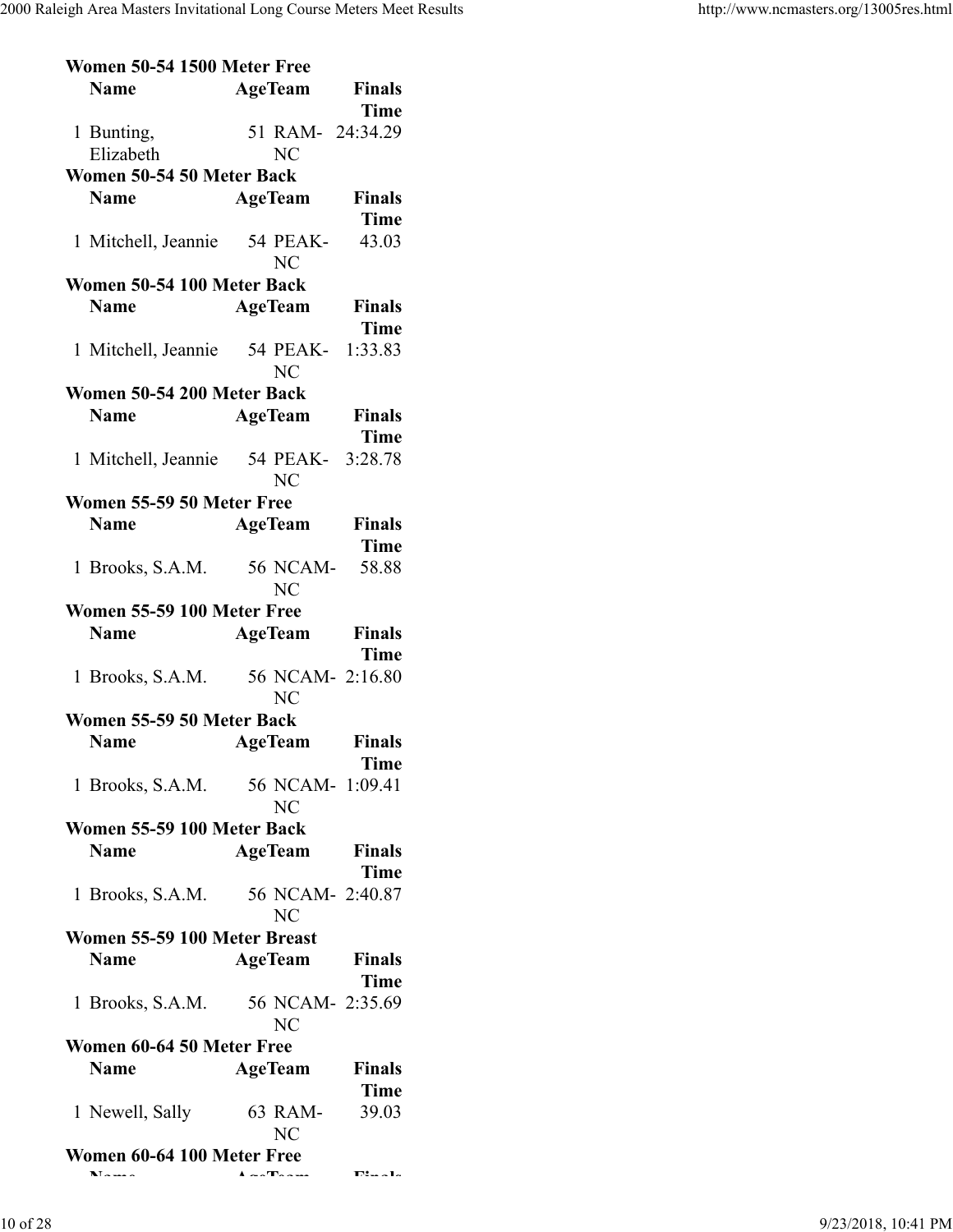| 1 Newell, Sally                    | <b>NC</b> | 63 RAM- 1:36.33                      |
|------------------------------------|-----------|--------------------------------------|
| Women 60-64 50 Meter Breast        |           |                                      |
| <b>Name</b>                        |           | <b>AgeTeam</b> Finals                |
|                                    |           | <b>Time</b>                          |
| 1 Stroupe, Dawn                    |           | 62 RAM- 52.60                        |
|                                    | <b>NC</b> |                                      |
| Women 60-64 100 Meter Breast       |           |                                      |
| <b>Name</b>                        |           | <b>AgeTeam</b> Finals<br><b>Time</b> |
|                                    |           | 63 RAM- 1:48.01                      |
| 1 Newell, Sally                    | <b>NC</b> |                                      |
| 2 Stroupe, Dawn                    |           | 62 RAM- 1:53.19                      |
|                                    | <b>NC</b> |                                      |
| Women 60-64 200 Meter Breast       |           |                                      |
| <b>Name</b>                        |           | <b>AgeTeam</b> Finals                |
|                                    |           | <b>Time</b>                          |
| 1 Newell, Sally                    | NC        | 63 RAM- 3:58.56                      |
| 2 Stroupe, Dawn 62 RAM- 4:04.41    |           |                                      |
|                                    | NC        |                                      |
| Women 60-64 200 Meter IM           |           |                                      |
| <b>Name</b>                        |           | <b>AgeTeam</b> Finals                |
|                                    |           | Time                                 |
| 1 Newell, Sally                    | <b>NC</b> | 63 RAM- 3:50.99                      |
| 2 Stroupe, Dawn                    | NC        | 62 RAM- 4:11.59                      |
| Women 65-69 50 Meter Free          |           |                                      |
| <b>Name</b>                        |           | <b>AgeTeam</b> Finals                |
|                                    |           | <b>Time</b>                          |
| 1 Detrick, Johnnie                 |           | 65 VMST- 38.37                       |
|                                    | VA        |                                      |
| Women 65-69 100 Meter Free         |           |                                      |
| <b>Name</b>                        |           | <b>AgeTeam</b> Finals                |
|                                    |           | <b>Time</b>                          |
| 1 Detrick, Johnnie 65 VMST-1:29.89 | VA        |                                      |
| Women 65-69 50 Meter Breast        |           |                                      |
| <b>Name</b>                        |           | <b>AgeTeam</b> Finals                |
|                                    |           | <b>Time</b>                          |
| 1 Detrick, Johnnie 65 VMST- 49.71  |           |                                      |
|                                    | VA        |                                      |
| Women 65-69 100 Meter Breast       |           |                                      |
| <b>Name</b>                        |           | <b>AgeTeam</b> Finals                |
|                                    |           | <b>Time</b>                          |
| 1 Detrick, Johnnie 65 VMST-1:51.93 | <b>VA</b> |                                      |
| Men 19-24 50 Meter Free            |           |                                      |
| <b>Name</b>                        |           | <b>AgeTeam</b> Finals                |
|                                    |           | <b>Time</b>                          |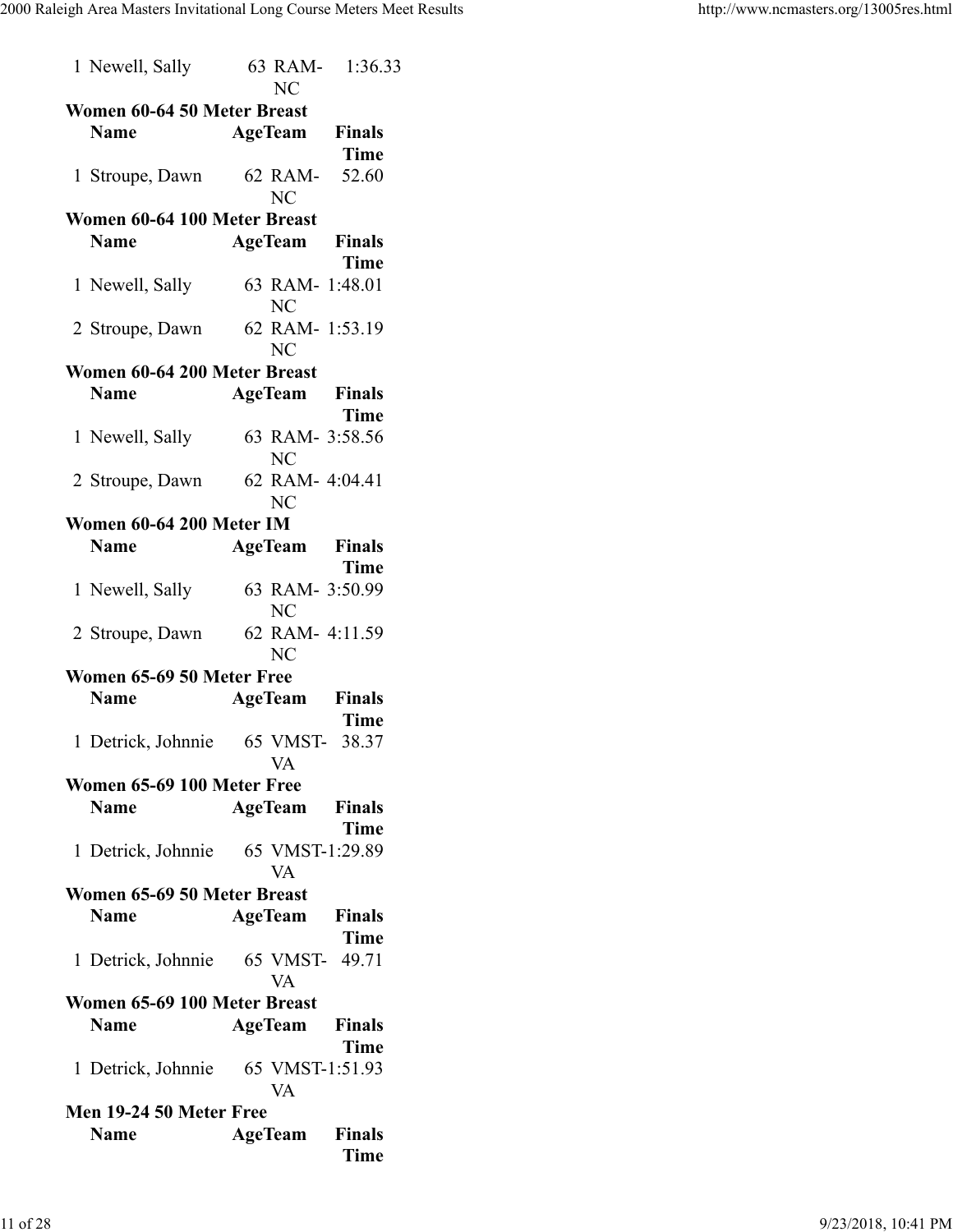|                   | 1 Hughes, Richard               | NC        | 21 CSM-              | 27.82                         |
|-------------------|---------------------------------|-----------|----------------------|-------------------------------|
|                   | 2 Watson, Edison 24 RAM- 28.75  | <b>NC</b> |                      |                               |
|                   | <b>Men 19-24 100 Meter Free</b> |           |                      |                               |
| <b>Name</b>       |                                 |           | AgeTeam              | Finals                        |
| 1 Hughes, Richard |                                 |           | 21 CSM-              | <b>Time</b><br>1:03.75        |
| 2 Watson, Edison  |                                 |           | NC                   | 24 RAM- 1:05.44               |
|                   | Men 19-24 50 Meter Back         |           | <b>NC</b>            |                               |
| <b>Name</b>       |                                 |           | <b>AgeTeam</b>       | <b>Finals</b>                 |
|                   |                                 |           |                      | <b>Time</b>                   |
| 1 Watson, Edison  |                                 |           | 24 RAM-<br><b>NC</b> | 38.03                         |
|                   | Men 19-24 100 Meter Breast      |           |                      |                               |
| <b>Name</b>       |                                 |           |                      | <b>AgeTeam</b> Finals         |
|                   |                                 |           |                      | <b>Time</b>                   |
|                   |                                 | 21 CSM-   |                      |                               |
| 1 Hughes, Richard |                                 |           | N <sub>C</sub>       | 1:25.39                       |
|                   | Men 19-24 50 Meter Fly          |           |                      |                               |
| <b>Name</b>       |                                 |           | <b>AgeTeam</b>       | Finals                        |
|                   |                                 |           |                      | <b>Time</b>                   |
| 1 Hughes, Richard |                                 |           | 21 CSM-<br><b>NC</b> | 32.37                         |
| 2 Watson, Edison  |                                 |           | 24 RAM-<br>NC        | 33.86                         |
|                   | <b>Men 19-24 100 Meter Fly</b>  |           |                      |                               |
| <b>Name</b>       |                                 |           |                      | <b>AgeTeam</b> Finals<br>Time |
| 1 Watson, Edison  |                                 |           | NC                   | 24 RAM- 1:18.07               |
|                   | Men 25-29 50 Meter Free         |           |                      |                               |
| <b>Name</b>       |                                 |           |                      | <b>AgeTeam</b> Finals         |
|                   |                                 |           |                      | <b>Time</b>                   |
| 1 Allen, Scott    |                                 |           | 29 RAM-<br><b>NC</b> | 29.29                         |
|                   | <b>Men 25-29 100 Meter Free</b> |           |                      |                               |
| <b>Name</b>       |                                 |           |                      | AgeTeam Finals                |
|                   |                                 |           |                      | <b>Time</b>                   |
| 1 Stringer, Sean  |                                 |           |                      | 25 RAM- 1:01.29               |
|                   |                                 |           | <b>NC</b>            |                               |
|                   | <b>Men 25-29 400 Meter Free</b> |           |                      |                               |
| <b>Name</b>       |                                 |           |                      | AgeTeam Finals                |
|                   |                                 |           |                      | <b>Time</b>                   |
| 1 Allen, Scott    |                                 |           |                      | 29 RAM- 5:39.82               |
|                   |                                 |           | <b>NC</b>            |                               |
|                   | Men 25-29 100 Meter Back        |           |                      |                               |
| <b>Name</b>       |                                 |           | <b>AgeTeam</b>       | <b>Finals</b><br><b>Time</b>  |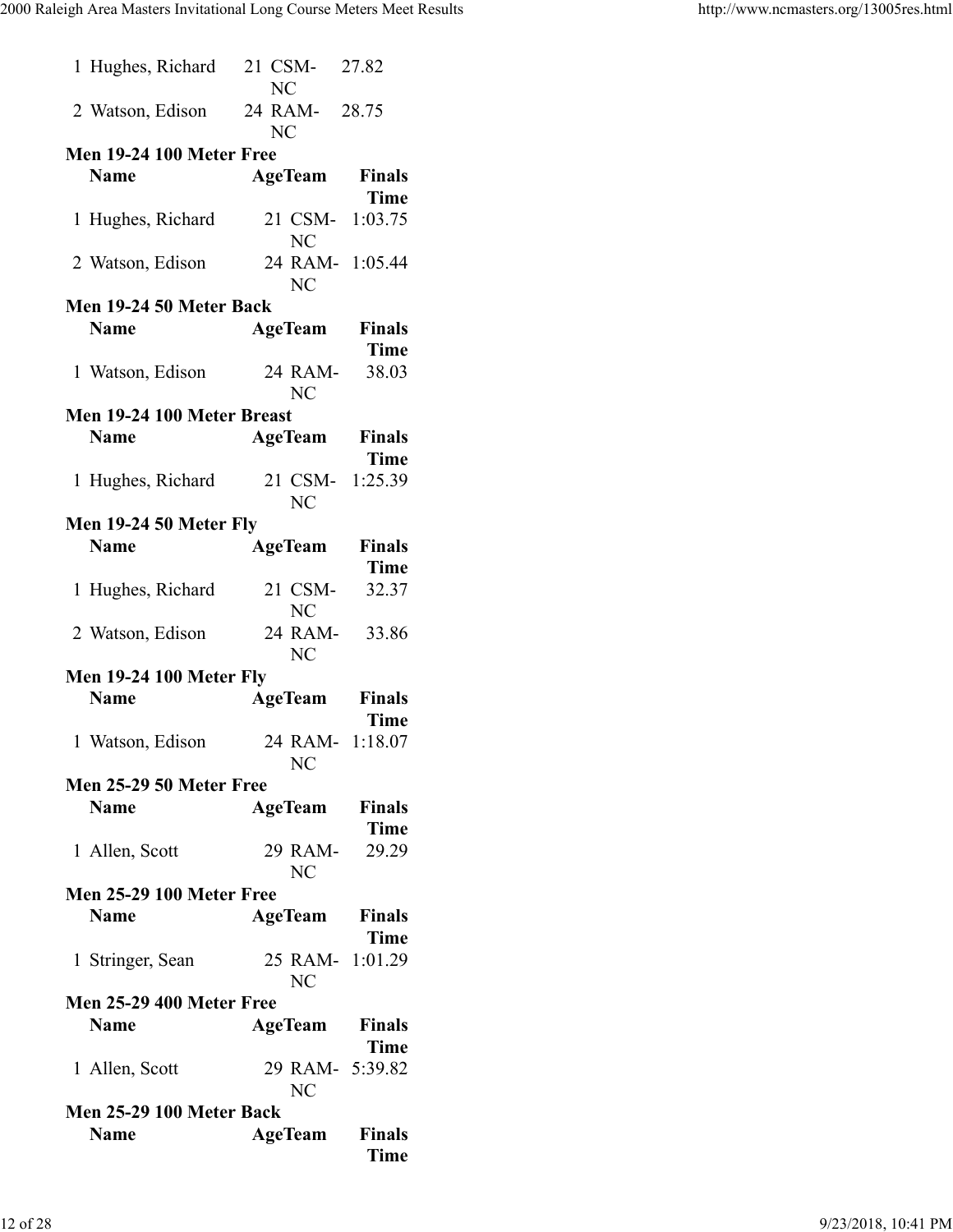| 1 Stringer, Sean                        | 25 RAM- 1:08.77<br>NC           |
|-----------------------------------------|---------------------------------|
| 2 Ditschiener, Ivan                     | 29 XMEN-1:11.69<br>NC           |
| Men 25-29 200 Meter Back<br><b>Name</b> | <b>AgeTeam</b><br><b>Finals</b> |
|                                         | Time                            |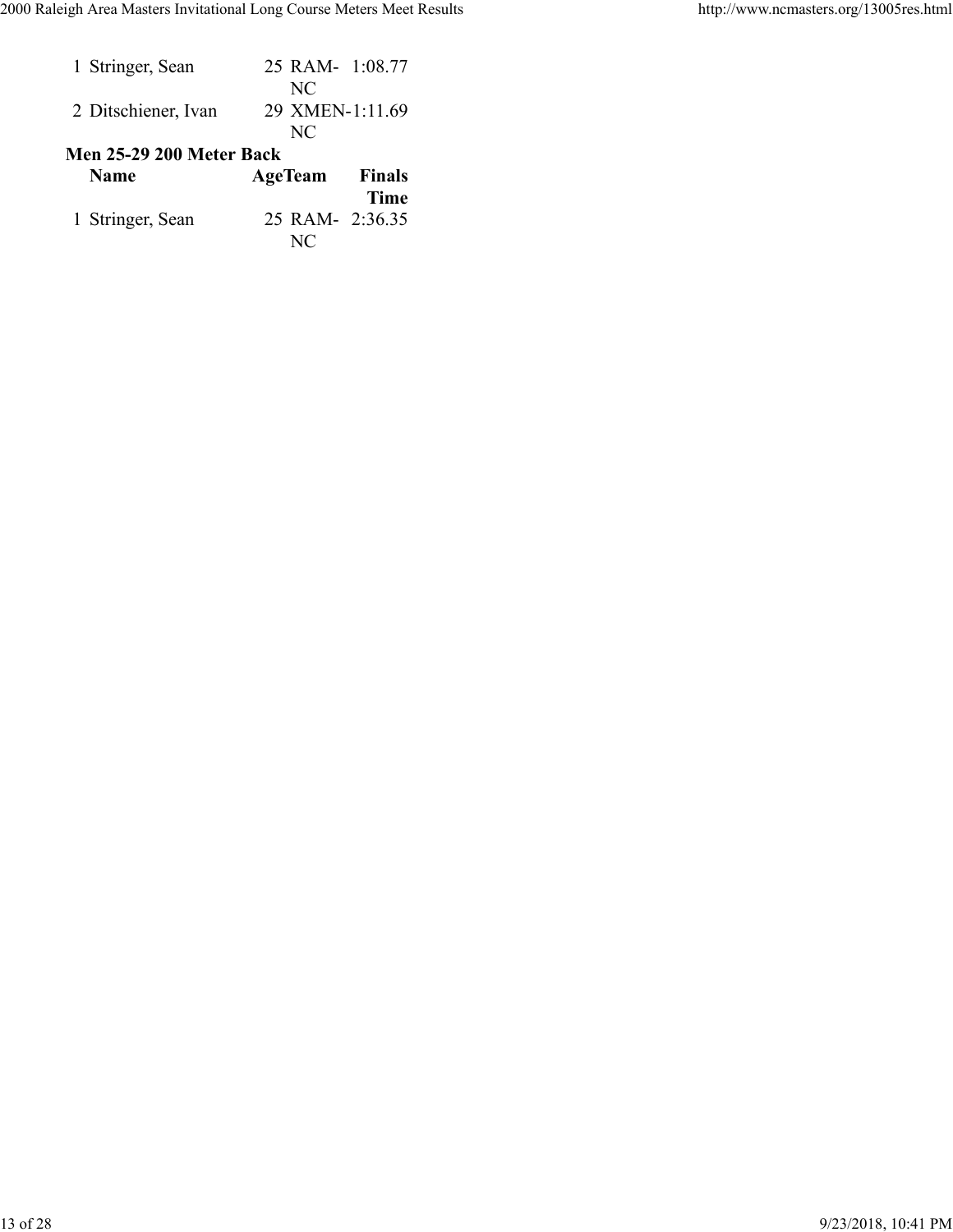| Men 25-29 100 Meter Breast      |                       |               |
|---------------------------------|-----------------------|---------------|
| <b>Name</b>                     | <b>AgeTeam</b> Finals |               |
|                                 |                       | <b>Time</b>   |
| 1 Allen, Scott                  | 29 RAM- 1:28.60       |               |
|                                 | NC                    |               |
| <b>Men 25-29 50 Meter Fly</b>   |                       |               |
| <b>Name</b>                     | <b>AgeTeam</b>        | <b>Finals</b> |
|                                 |                       | <b>Time</b>   |
|                                 | 29 XMEN- 27.71        |               |
| 1 Ditschiener, Ivan             | <b>NC</b>             |               |
|                                 |                       |               |
| 2 Stringer, Sean                | 25 RAM- 28.49         |               |
|                                 | NC                    |               |
| 3 Allen, Scott                  | 29 RAM- 33.67         |               |
|                                 | NC                    |               |
| <b>Men 25-29 100 Meter Fly</b>  |                       |               |
| <b>Name</b>                     | <b>AgeTeam</b> Finals |               |
|                                 |                       | <b>Time</b>   |
| 1 Ditschiener, Ivan             | 29 XMEN-1:02.78       |               |
|                                 | <b>NC</b>             |               |
| <b>Men 25-29 200 Meter IM</b>   |                       |               |
| <b>Name</b>                     | <b>AgeTeam</b> Finals |               |
|                                 |                       | <b>Time</b>   |
| 1 Stringer, Sean                | 25 RAM- 2:35.86       |               |
|                                 | NC                    |               |
| 2 Allen, Scott                  | 29 RAM- 2:58.93       |               |
|                                 | <b>NC</b>             |               |
| <b>Men 25-29 400 Meter IM</b>   |                       |               |
|                                 |                       |               |
| <b>Name</b>                     | <b>AgeTeam</b> Finals |               |
|                                 |                       | <b>Time</b>   |
| 1 Ditschiener, Ivan             | 29 XMEN-5:33.81       |               |
|                                 | <b>NC</b>             |               |
| Men 30-34 50 Meter Free         |                       |               |
| <b>Name</b>                     | <b>AgeTeam</b>        | <b>Finals</b> |
|                                 |                       | <b>Time</b>   |
| 1 Brady, Mike                   | 31 XMEN- 27.86        |               |
|                                 | NC                    |               |
| 2 Boshoff, Alton                | 32 XMEN- 28.61        |               |
|                                 | N <sub>C</sub>        |               |
| 3 Kucharski, Mike               | 32 CSM- 29.67         |               |
|                                 | <b>NC</b>             |               |
| <b>Men 30-34 100 Meter Free</b> |                       |               |
| <b>Name</b>                     | <b>AgeTeam</b>        | <b>Finals</b> |
|                                 |                       | <b>Time</b>   |
| 1 Brady, Mike                   | 31 XMEN-1:02.77       |               |
|                                 | NC                    |               |
| 2 Boshoff, Alton                | 32 XMEN-1:04.01       |               |
|                                 | <b>NC</b>             |               |
|                                 |                       |               |
| <b>Men 30-34 200 Meter Free</b> |                       |               |
| <b>Name</b>                     | AgeTeam               | <b>Finals</b> |
|                                 |                       | <b>Time</b>   |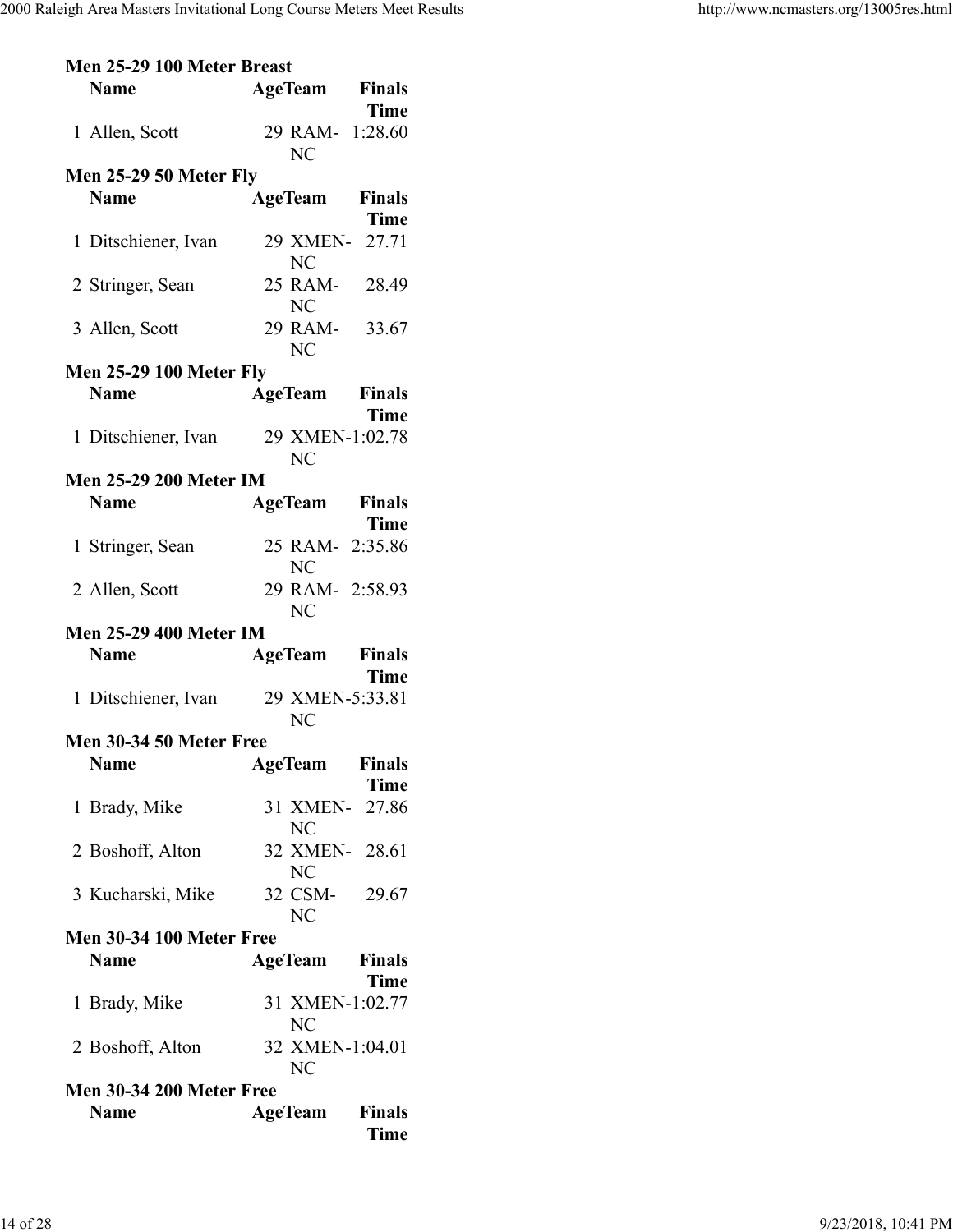| 1 Farrell, Andrew | 30 ORLM-2:06.18 |
|-------------------|-----------------|
|                   | FL.             |
| 2 Boshoff, Alton  | 32 XMEN-2:26.82 |
|                   | NC.             |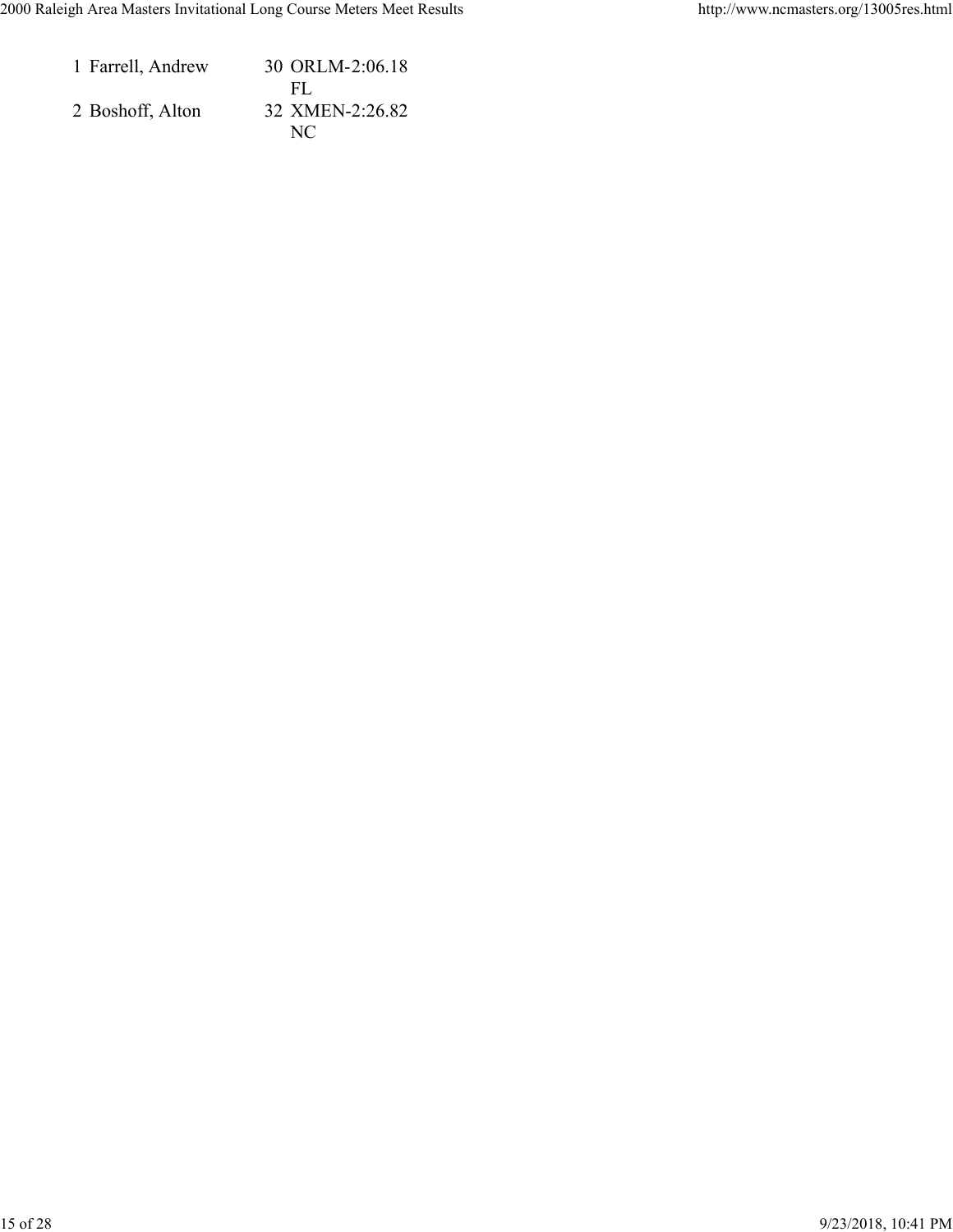| <b>Men 30-34 400 Meter Free</b>  |                  |               |
|----------------------------------|------------------|---------------|
| <b>Name</b>                      | <b>AgeTeam</b>   | <b>Finals</b> |
|                                  |                  | <b>Time</b>   |
| 1 Farrell, Andrew                | 30 ORLM- 4:32.89 |               |
|                                  | FL               |               |
| 2 Boshoff, Alton                 | 32 XMEN- 5:27.88 |               |
|                                  | <b>NC</b>        |               |
| <b>Men 30-34 1500 Meter Free</b> |                  |               |
| <b>Name</b>                      | AgeTeam Finals   |               |
|                                  |                  | <b>Time</b>   |
| 1 Farrell, Andrew                | 30 ORLM-18:18.37 |               |
|                                  | <b>FL</b>        |               |
| Men 30-34 50 Meter Back          |                  |               |
| <b>Name</b>                      | <b>AgeTeam</b>   | <b>Finals</b> |
|                                  |                  | <b>Time</b>   |
| 1 Doan, Brian                    | 30 DAMA-         | 36.25         |
|                                  | <b>NC</b>        |               |
|                                  | 32 CSM-          | 36.71         |
| 2 Kucharski, Mike                | NC <sub>1</sub>  |               |
| Men 30-34 100 Meter Back         |                  |               |
|                                  |                  |               |
| <b>Name</b>                      | <b>AgeTeam</b>   | <b>Finals</b> |
|                                  |                  | <b>Time</b>   |
| 1 Farrell, Andrew                | 30 ORLM-         | 1:06.84       |
|                                  | <b>FL</b>        |               |
| Men 30-34 50 Meter Breast        |                  |               |
|                                  |                  |               |
| <b>Name</b>                      | <b>AgeTeam</b>   | <b>Finals</b> |
|                                  |                  | <b>Time</b>   |
| 1 Doan, Brian                    | 30 DAMA-         | 31.88         |
|                                  | <b>NC</b>        |               |
| 2 Kucharski, Mike                | 32 CSM-          | 39.49         |
|                                  | NC <sub>1</sub>  |               |
| Men 30-34 100 Meter Breast       |                  |               |
| <b>Name</b>                      | <b>AgeTeam</b>   | <b>Finals</b> |
|                                  |                  | <b>Time</b>   |
| 1 Doan, Brian                    | 30 DAMA- 1:11.86 |               |
|                                  | NC               |               |
| 2 Flowe, Layne                   | 32 CSM- 1:31.04  |               |
|                                  | <b>NC</b>        |               |
| Men 30-34 200 Meter Breast       |                  |               |
| <b>Name</b>                      | <b>AgeTeam</b>   | Finals        |
|                                  |                  | <b>Time</b>   |
| 1 Doan, Brian                    | 30 DAMA- 2:51.58 |               |
|                                  | N <sub>C</sub>   |               |
| 2 Flowe, Layne                   | 32 CSM- 3:19.37  |               |
|                                  | NC               |               |
| <b>Men 30-34 50 Meter Fly</b>    |                  |               |
| <b>Name</b>                      | <b>AgeTeam</b>   | <b>Finals</b> |
|                                  |                  | <b>Time</b>   |
| 1 Sloyan, John                   | 32 RAM-          | 29.06         |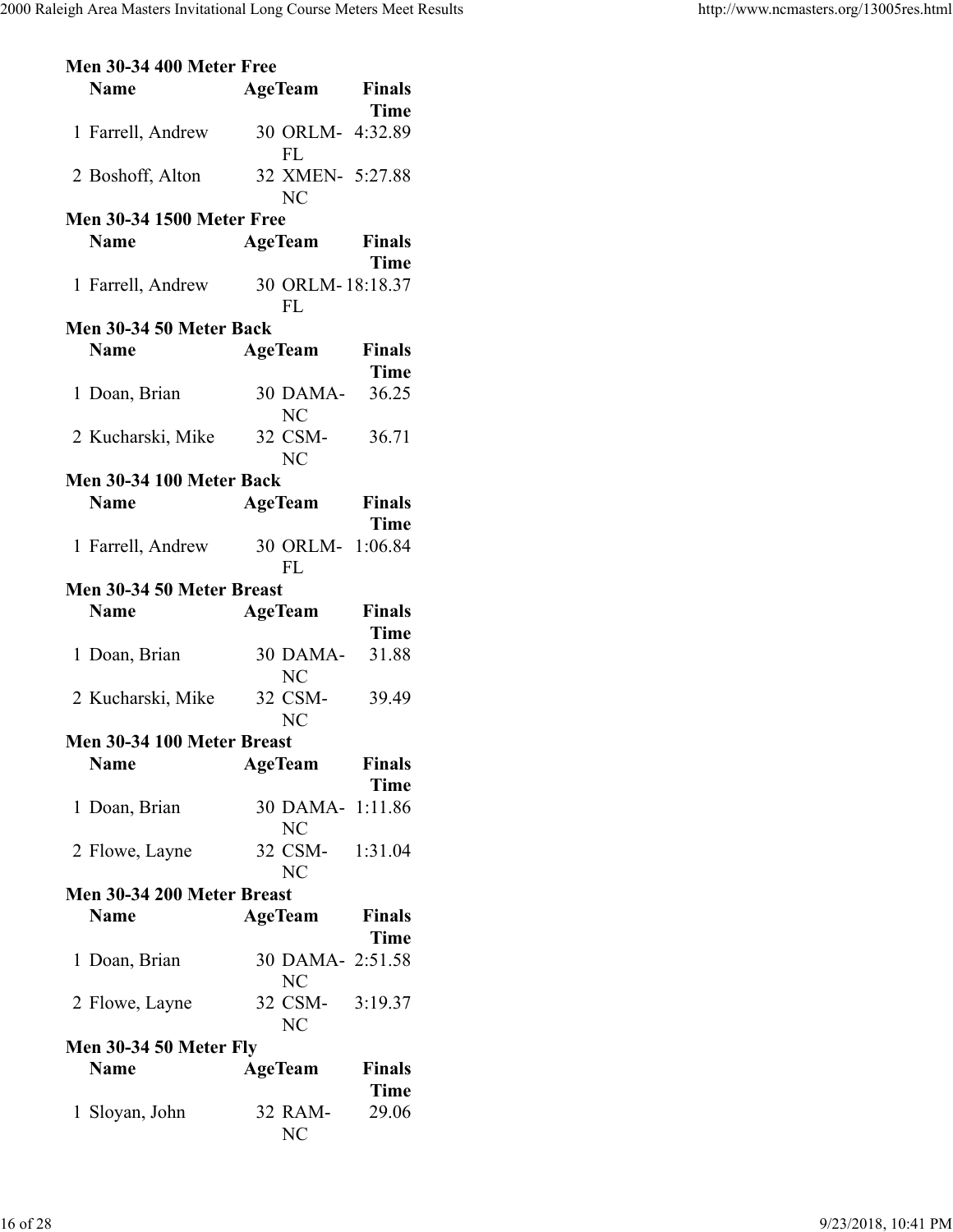| 2 Kucharski, Mike               | 32 CSM-<br><b>NC</b> | 32.14         |
|---------------------------------|----------------------|---------------|
| <b>Men 30-34 100 Meter Fly</b>  |                      |               |
| <b>Name</b>                     | <b>AgeTeam</b>       | <b>Finals</b> |
|                                 |                      | <b>Time</b>   |
|                                 |                      |               |
| 1 Sloyan, John                  | 32 RAM-              | 1:05.75       |
|                                 | <b>NC</b>            |               |
| <b>Men 30-34 200 Meter Fly</b>  |                      |               |
| <b>Name</b>                     | <b>AgeTeam</b>       | <b>Finals</b> |
|                                 |                      | <b>Time</b>   |
| 1 Sloyan, John                  | 32 RAM- 2:31.25      |               |
|                                 | NC                   |               |
| <b>Men 30-34 200 Meter IM</b>   |                      |               |
| <b>Name</b>                     | AgeTeam              | <b>Finals</b> |
|                                 |                      | <b>Time</b>   |
| 1 Doan, Brian                   | 30 DAMA-2:39.06      |               |
|                                 | <b>NC</b>            |               |
|                                 |                      |               |
| 2 Brady, Mike                   | 31 XMEN-2:46.62      |               |
|                                 | <b>NC</b>            |               |
| 3 Boshoff, Alton                | 32 XMEN-3:05.14      |               |
|                                 | NC                   |               |
| 4 Flowe, Layne                  | 32 CSM- 3:26.24      |               |
|                                 | NC                   |               |
| Men 35-39 50 Meter Free         |                      |               |
| <b>Name</b>                     | <b>AgeTeam</b>       | <b>Finals</b> |
|                                 |                      | <b>Time</b>   |
| 1 Ashe, Trip                    | 37 CSM-              | 27.30         |
|                                 | N <sub>C</sub>       |               |
| 2 McCutchan,                    | 35 CSM-              | 28.24         |
| Michael                         | NC                   |               |
| 3 Fary, Robert                  | 36 CSM-              | 29.74         |
|                                 |                      |               |
|                                 | N <sub>C</sub>       |               |
| 4 Holshouser, Jay               | 38 RAM-              | 35.07         |
|                                 | <b>NC</b>            |               |
| <b>Men 35-39 100 Meter Free</b> |                      |               |
| <b>Name</b>                     | AgeTeam              | <b>Finals</b> |
|                                 |                      | <b>Time</b>   |
| 1 Ashe, Trip                    | 37 CSM-              | 1:02.96       |
|                                 | NC                   |               |
| 2 Fary, Robert                  | 36 CSM- 1:05.33      |               |
|                                 | <b>NC</b>            |               |
| <b>Men 35-39 200 Meter Free</b> |                      |               |
| <b>Name</b>                     | <b>AgeTeam</b>       | <b>Finals</b> |
|                                 |                      | Time          |
| 1 McCutchan,                    | 35 CSM- 2:19.53      |               |
| Michael                         | NC                   |               |
|                                 |                      |               |
| 2 Fary, Robert                  | 36 CSM- 2:24.37      |               |
|                                 | <b>NC</b>            |               |
| Men 35-39 50 Meter Back         |                      |               |
| <b>Name</b>                     | <b>AgeTeam</b>       | <b>Finals</b> |
|                                 |                      | <b>Time</b>   |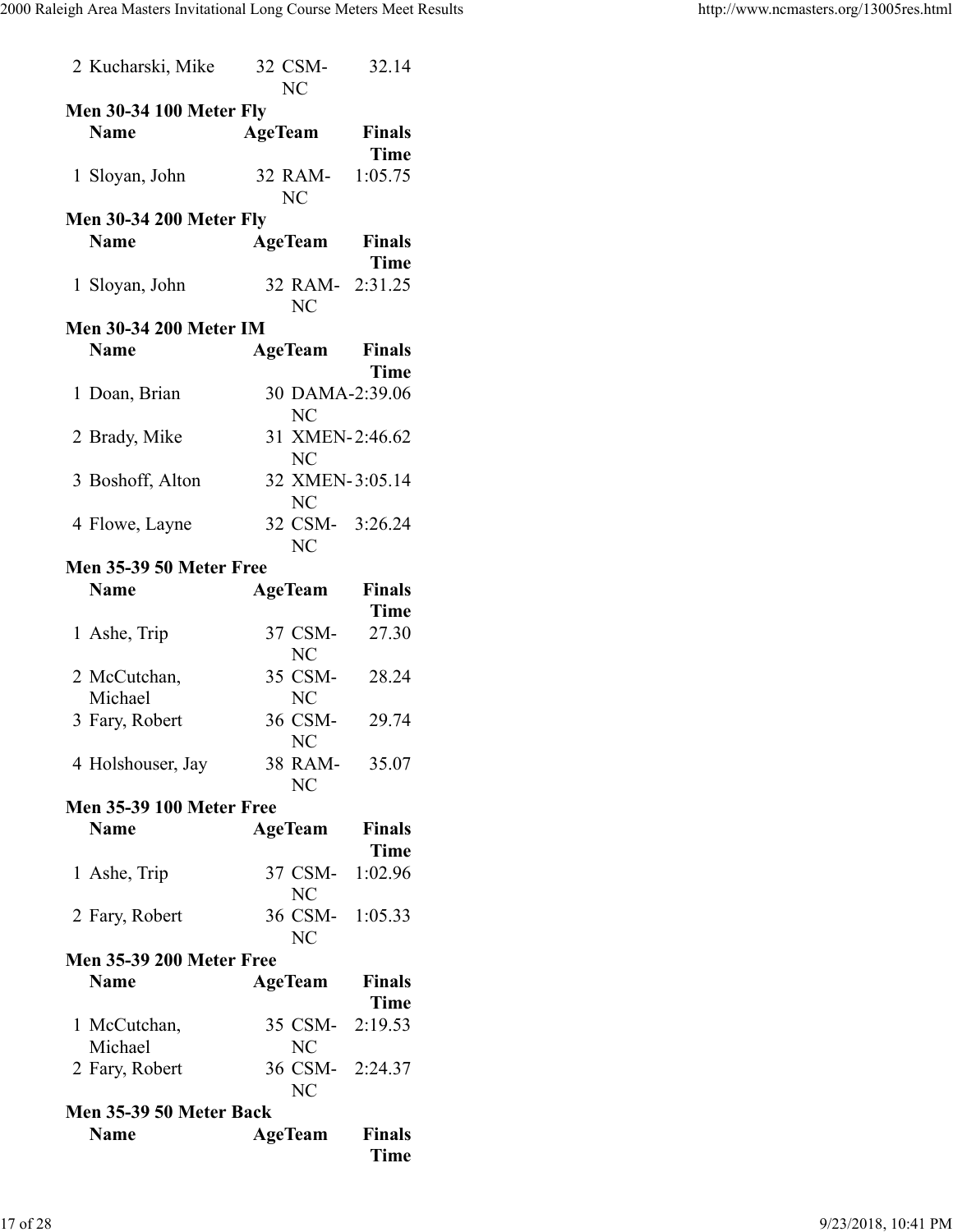| 1 Fary, Robert                             | 36 CSM-<br>NC                | 35.03                        |
|--------------------------------------------|------------------------------|------------------------------|
| <b>Men 35-39 100 Meter Back</b>            |                              |                              |
| <b>Name</b>                                | AgeTeam                      | <b>Finals</b><br><b>Time</b> |
| 1 McCutchan,<br>Michael                    | 35 CSM-<br>NC                | 1:21.46                      |
| Men 35-39 50 Meter Breast                  |                              |                              |
| <b>Name</b>                                | <b>AgeTeam</b>               | <b>Finals</b>                |
|                                            |                              | <b>Time</b>                  |
| 1 Holshouser, Jay 38 RAM-                  | NC                           | 41.58                        |
| Men 35-39 100 Meter Breast                 |                              |                              |
| <b>Name</b>                                | <b>AgeTeam</b>               | <b>Finals</b><br><b>Time</b> |
| 1 Holshouser, Jay 38 RAM- 1:32.30          | NC                           |                              |
| <b>Men 35-39 50 Meter Fly</b>              |                              |                              |
| <b>Name</b>                                | <b>AgeTeam</b>               | <b>Finals</b><br><b>Time</b> |
| 1 Ashe, Trip                               | 37 CSM-<br><b>NC</b>         | 29.17                        |
| <b>Men 35-39 100 Meter Fly</b>             |                              |                              |
| <b>Name</b>                                | <b>AgeTeam</b>               | <b>Finals</b><br><b>Time</b> |
| 1 Ashe, Trip                               | 37 CSM- 1:06.02<br><b>NC</b> |                              |
| <b>Men 35-39 200 Meter IM</b>              |                              |                              |
| <b>Name</b>                                | AgeTeam                      | <b>Finals</b>                |
| 1 Ashe, Trip                               | 37 CSM- 2:43.22<br><b>NC</b> | Time                         |
|                                            |                              |                              |
| 2 McCutchan,                               | 35 CSM- 2:46.63              |                              |
| Michael                                    | NC                           |                              |
| <b>Name</b>                                | <b>AgeTeam</b>               | <b>Finals</b>                |
|                                            |                              | Time                         |
| Men 40-44 50 Meter Free<br>1 Godfrey, Alan | 43 RAM-<br>NC                | 27.66                        |

| <b>Name</b>              | <b>AgeTeam</b> Finals |      |
|--------------------------|-----------------------|------|
|                          |                       | Time |
| 1 Johnson, Ken           | 43 CSM- 1:09.01       |      |
|                          | NC                    |      |
| Men 40-44 200 Meter Free |                       |      |
| <b>Name</b>              | <b>AgeTeam</b> Finals |      |
|                          |                       | Time |
| 1 Godfrey, Alan          | 43 RAM- 2:18.17       |      |
|                          | NC                    |      |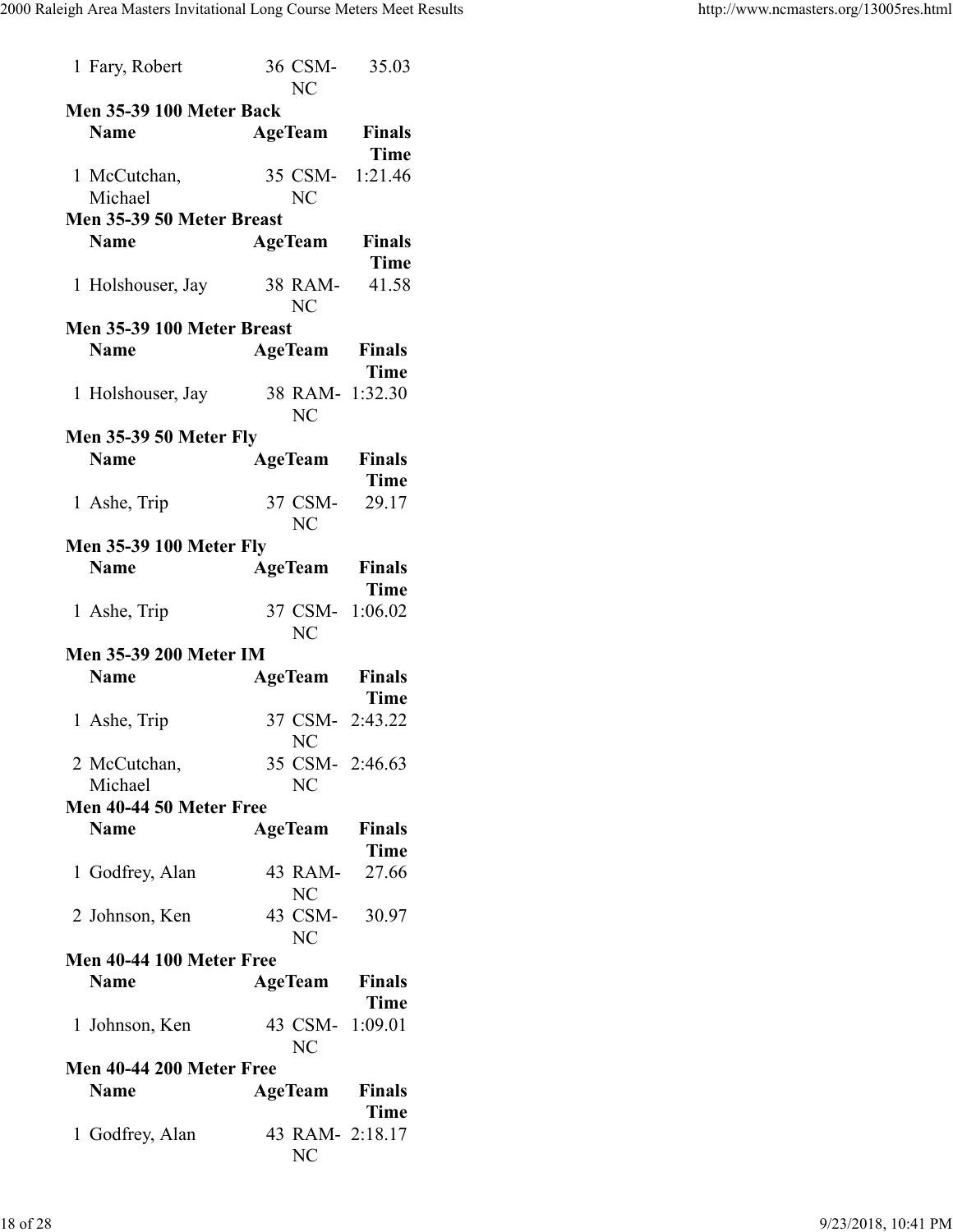| 2 Johnson, Ken                   | 43 CSM- 2:39.47<br>NC |               |
|----------------------------------|-----------------------|---------------|
| <b>Men 40-44 1500 Meter Free</b> |                       |               |
| <b>Name</b>                      | <b>AgeTeam</b>        | <b>Finals</b> |
|                                  |                       | <b>Time</b>   |
| 1 Hoke, Randal                   | 42 RAM-26:20.33       |               |
|                                  | NC                    |               |
|                                  |                       |               |
| Men 40-44 50 Meter Back          |                       |               |
| <b>Name</b>                      | <b>AgeTeam</b>        | <b>Finals</b> |
|                                  |                       | Time          |
| 1 Lehman, Fritz                  | 42 RAM-               | 30.69         |
|                                  | NC                    |               |
| 2 Godfrey, Alan                  | 43 RAM-               | 33.78         |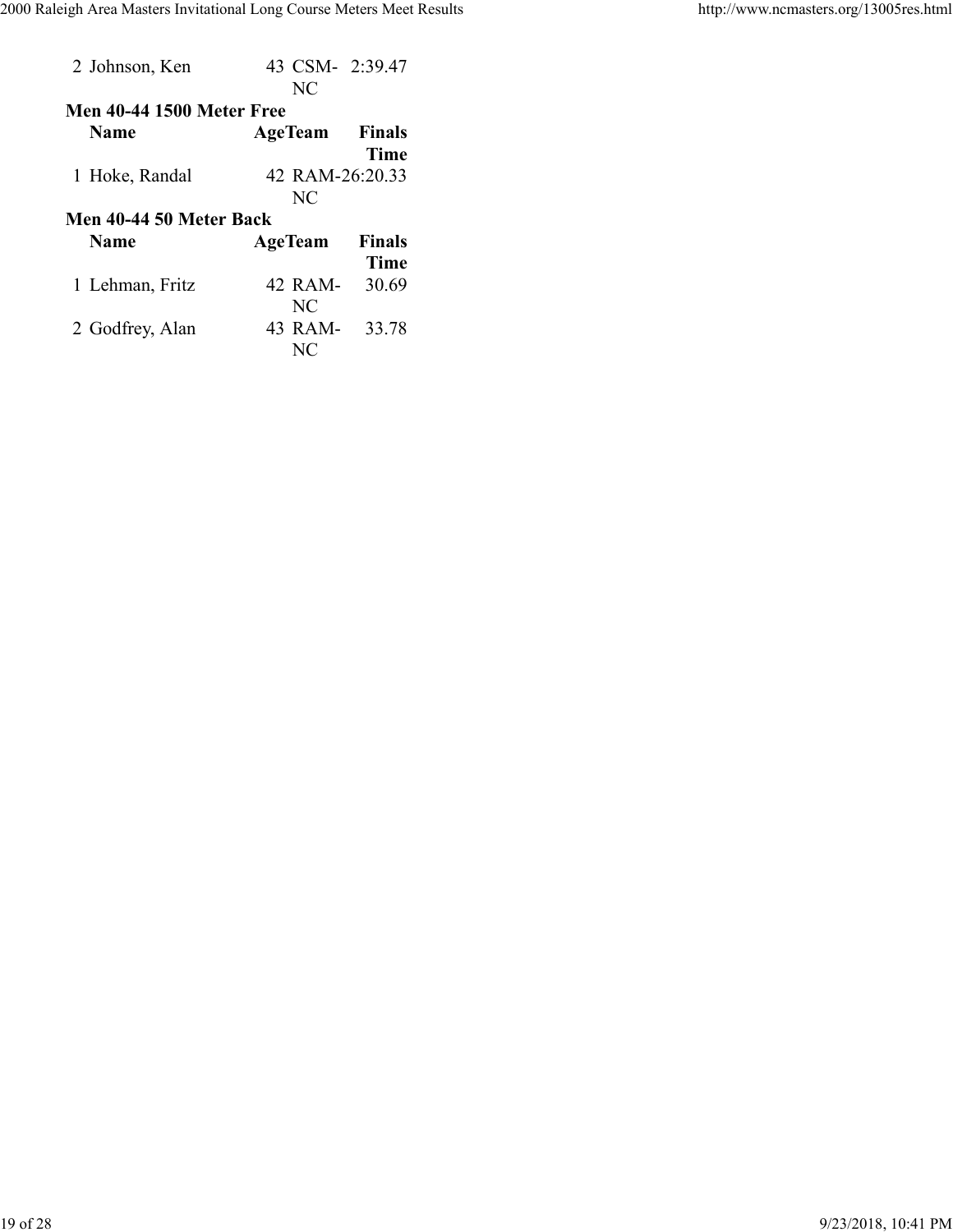| 3 Lee, Doug                    | 44 CSM- 39.51<br><b>NC</b>        |  |
|--------------------------------|-----------------------------------|--|
| Men 40-44 100 Meter Back       |                                   |  |
| <b>Name</b>                    | <b>AgeTeam</b> Finals             |  |
|                                |                                   |  |
|                                | <b>Time</b>                       |  |
|                                | 1 Lehman, Fritz 42 RAM- 1:07.34   |  |
|                                | N <sub>C</sub>                    |  |
| Men 40-44 200 Meter Back       |                                   |  |
| <b>Name</b>                    | <b>AgeTeam Finals</b>             |  |
|                                | <b>Time</b>                       |  |
|                                | 1 Godfrey, Alan 43 RAM- 2:37.47   |  |
|                                | <b>NC</b>                         |  |
| Men 40-44 50 Meter Breast      |                                   |  |
| <b>Name</b>                    | <b>AgeTeam Finals</b>             |  |
|                                | <b>Time</b>                       |  |
|                                |                                   |  |
|                                | 1 Slowey, Michael 43 VMST- 33.92  |  |
|                                | VA                                |  |
| 2 Lee, Doug                    | 44 CSM- 36.79                     |  |
|                                | NC                                |  |
| Men 40-44 100 Meter Breast     |                                   |  |
| <b>Name</b>                    | <b>AgeTeam</b> Finals             |  |
|                                | <b>Time</b>                       |  |
|                                |                                   |  |
| 1 Slowey, Michael              | 43 VMST-1:15.39                   |  |
|                                | <b>VA</b>                         |  |
| 2 Lee, Doug                    | 44 CSM- 1:22.13                   |  |
|                                | NC                                |  |
| Men 40-44 200 Meter Breast     |                                   |  |
|                                |                                   |  |
| <b>Name</b>                    |                                   |  |
|                                | <b>AgeTeam</b> Finals             |  |
|                                | <b>Time</b>                       |  |
|                                | 1 Slowey, Michael 43 VMST-2:51.96 |  |
|                                | <b>VA</b>                         |  |
| 2 Lee, Doug                    | 44 CSM- 3:02.15                   |  |
|                                | NC                                |  |
| 3 Johnson, Ken                 | 43 CSM- 3:37.80                   |  |
|                                | <b>NC</b>                         |  |
| Men 40-44 50 Meter Fly         |                                   |  |
| <b>Name</b>                    | <b>Finals</b>                     |  |
|                                | AgeTeam                           |  |
|                                | <b>Time</b>                       |  |
| 1 Livsey, Matthew              | 44 VMST- 31.06                    |  |
|                                | VA                                |  |
| 2 Lee, Doug                    | 44 CSM- 32.54                     |  |
|                                | NC                                |  |
| <b>Men 40-44 100 Meter Fly</b> |                                   |  |
| <b>Name</b>                    | <b>AgeTeam</b> Finals             |  |
|                                | Time                              |  |
|                                |                                   |  |
| 1 Lehman, Fritz                | 42 RAM- 1:08.03                   |  |
|                                | <b>NC</b>                         |  |
|                                | 2 Livsey, Matthew 44 VMST-1:13.02 |  |
|                                | VA                                |  |
| <b>Men 40-44 200 Meter IM</b>  |                                   |  |
| <b>Name</b>                    | <b>AgeTeam</b> Finals<br>т:… .    |  |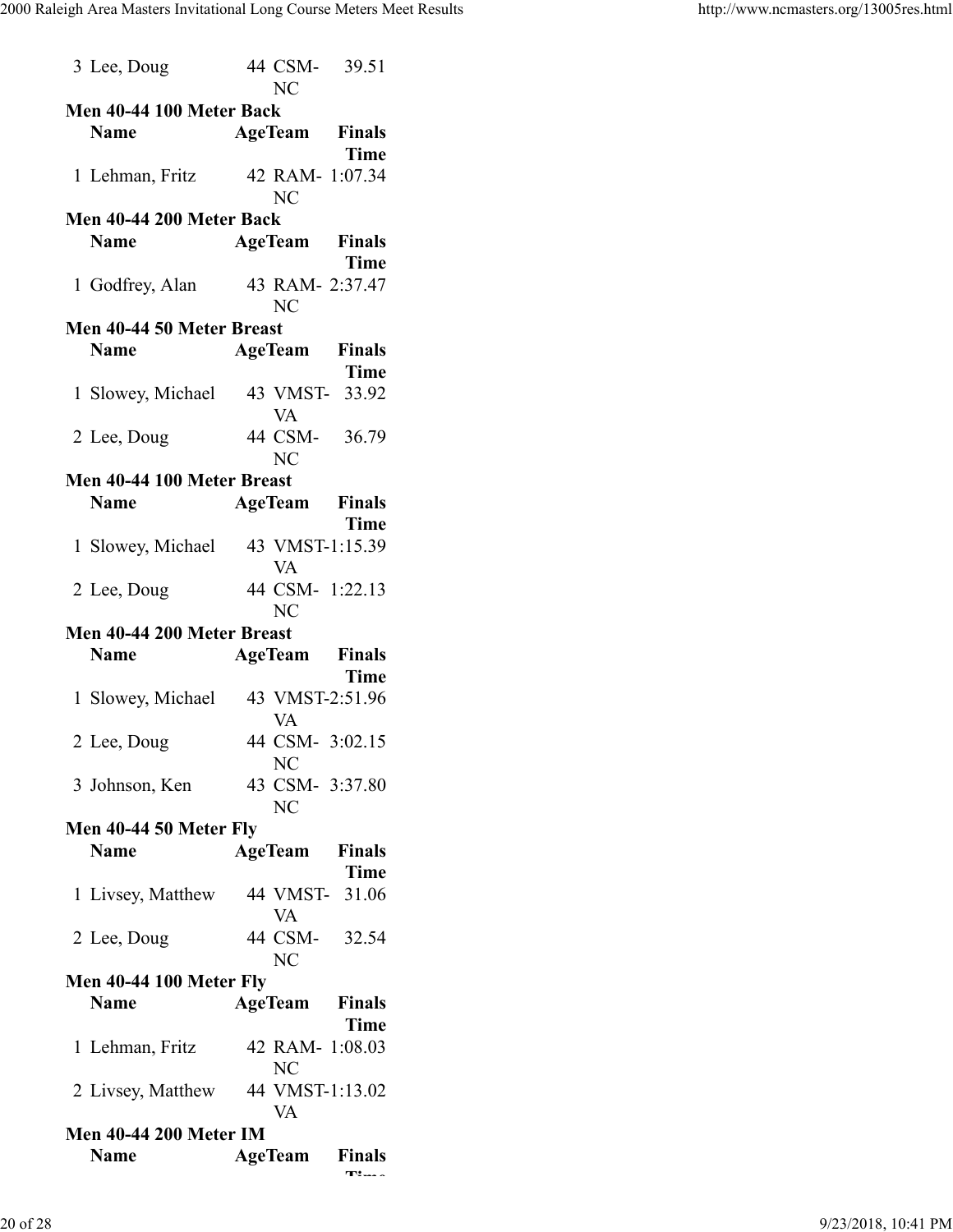| Men 50-54 50 Meter Free<br><b>Name</b><br>1 Glass, Ernie<br><b>Men 50-54 100 Meter Free</b><br>Name<br>1 Glass, Ernie<br>Men 50-54 50 Meter Back | <b>AgeTeam</b> Finals<br><b>Time</b><br>51 CSM-<br>29.38<br><b>NC</b><br><b>AgeTeam</b> Finals<br><b>Time</b><br>51 CSM- 1:05.91<br>NC |
|--------------------------------------------------------------------------------------------------------------------------------------------------|----------------------------------------------------------------------------------------------------------------------------------------|
|                                                                                                                                                  |                                                                                                                                        |
|                                                                                                                                                  |                                                                                                                                        |
|                                                                                                                                                  |                                                                                                                                        |
|                                                                                                                                                  |                                                                                                                                        |
| 1 Facchine, Kevin                                                                                                                                | 45 RAM- 2:43.09<br><b>NC</b>                                                                                                           |
| <b>Name</b>                                                                                                                                      | <b>AgeTeam</b> Finals<br><b>Time</b>                                                                                                   |
| <b>Men 45-49 200 Meter IM</b>                                                                                                                    | NC                                                                                                                                     |
| 1 Facchine, Kevin                                                                                                                                | Time<br>45 RAM- 31.46                                                                                                                  |
| Men 45-49 50 Meter Fly<br><b>Name</b>                                                                                                            | <b>AgeTeam</b> Finals                                                                                                                  |
|                                                                                                                                                  | 1 Facchine, Kevin 45 RAM- 5:07.22<br><b>NC</b>                                                                                         |
| <b>Men 45-49 400 Meter Free</b><br><b>Name</b>                                                                                                   | <b>AgeTeam</b> Finals<br><b>Time</b>                                                                                                   |
|                                                                                                                                                  | 1 Facchine, Kevin 45 RAM- 2:19.81<br><b>NC</b>                                                                                         |
| <b>Name</b>                                                                                                                                      | <b>AgeTeam</b> Finals<br><b>Time</b>                                                                                                   |
| <b>Men 45-49 200 Meter Free</b>                                                                                                                  | <b>NC</b>                                                                                                                              |
| 1 Facchine, Kevin                                                                                                                                | <b>Time</b><br>45 RAM- 1:03.13                                                                                                         |
| <b>Men 45-49 100 Meter Free</b><br><b>Name</b>                                                                                                   | <b>AgeTeam</b> Finals                                                                                                                  |
|                                                                                                                                                  | 1 Livsey, Matthew 44 VMST-5:59.66<br>VA                                                                                                |
| <b>Men 40-44 400 Meter IM</b><br><b>Name</b>                                                                                                     | <b>AgeTeam</b> Finals<br><b>Time</b>                                                                                                   |
| 4 Johnson, Ken                                                                                                                                   | 43 CSM- 3:18.00<br>N <sub>C</sub>                                                                                                      |
| 3 Livsey, Matthew                                                                                                                                | 44 VMST-2:44.95<br>VA                                                                                                                  |
| 2 Godfrey, Alan                                                                                                                                  | 43 RAM- 2:35.00<br>NC                                                                                                                  |
|                                                                                                                                                  | <b>VA</b>                                                                                                                              |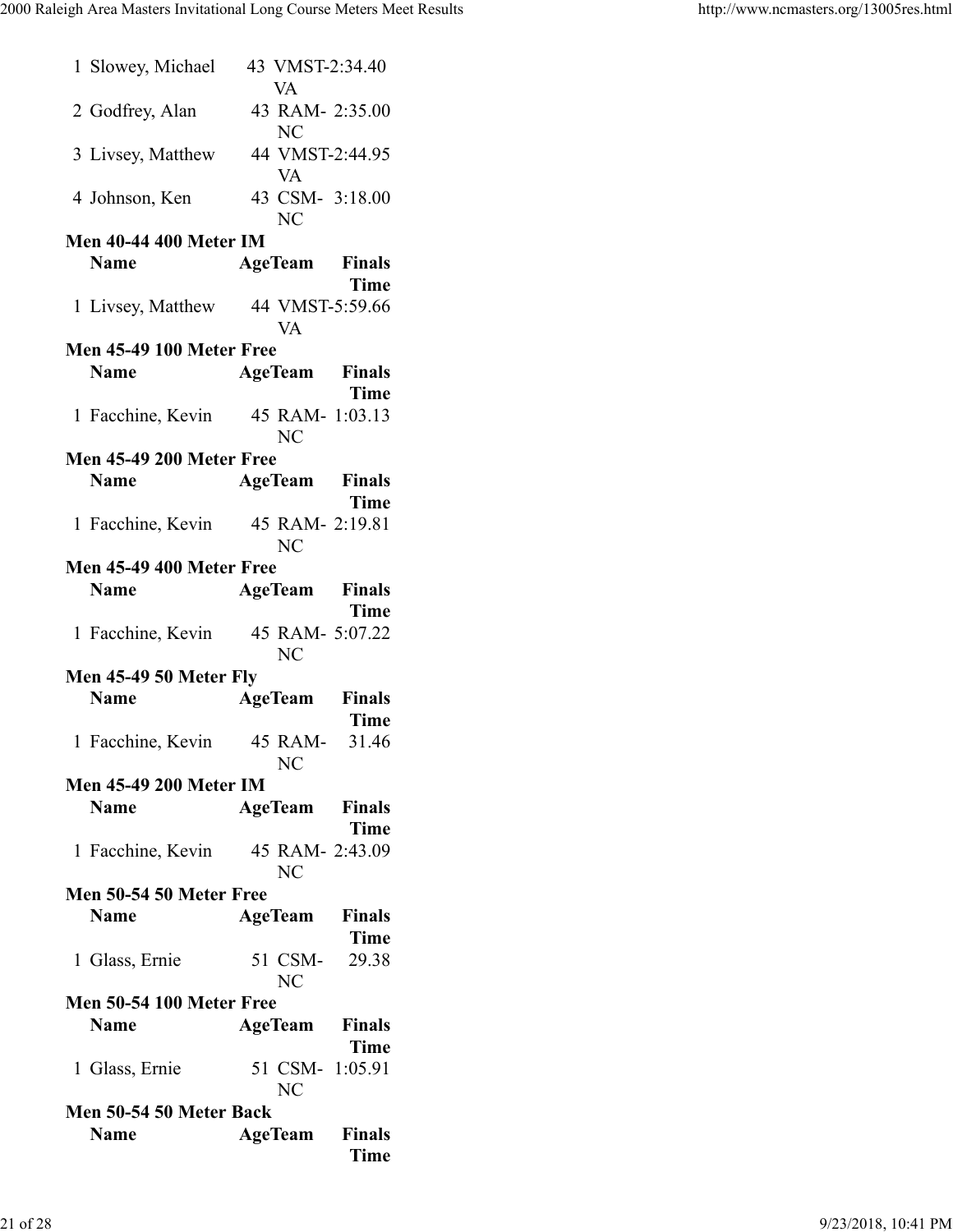| 1 Stringer, Rick | 50 VMST- 33.86 |  |
|------------------|----------------|--|
|                  | VA             |  |
| 2 Glass, Ernie   | 51 CSM- 36.23  |  |
|                  | NC.            |  |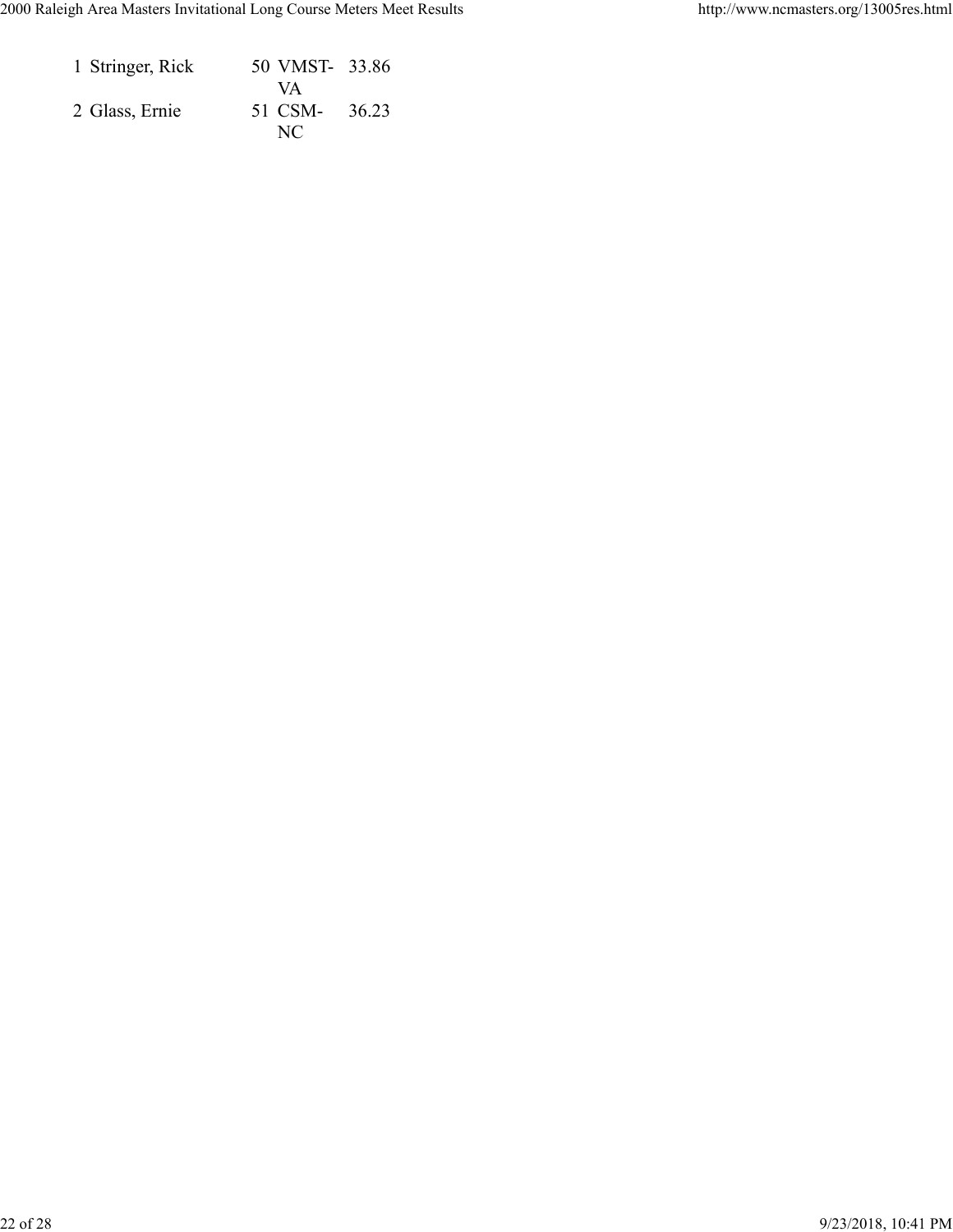| Men 50-54 100 Meter Back                  |                                      |  |
|-------------------------------------------|--------------------------------------|--|
| <b>Name</b>                               | <b>AgeTeam</b> Finals<br><b>Time</b> |  |
| 1 Stringer, Rick                          | 50 VMST-1:13.35<br><b>VA</b>         |  |
| Men 50-54 200 Meter Back                  |                                      |  |
|                                           |                                      |  |
| <b>Name</b>                               | <b>AgeTeam</b> Finals                |  |
|                                           | <b>Time</b>                          |  |
| 1 Stringer, Rick                          | 50 VMST-2:40.03                      |  |
|                                           | <b>VA</b>                            |  |
| Men 50-54 50 Meter Breast                 |                                      |  |
| <b>Name</b>                               | <b>AgeTeam</b> Finals                |  |
|                                           | <b>Time</b>                          |  |
| 1 Atkinson, Tom                           | 51 TMS- 50.03<br><b>NC</b>           |  |
| Men 50-54 100 Meter Breast                |                                      |  |
| <b>Name</b>                               | <b>AgeTeam</b> Finals                |  |
|                                           | <b>Time</b>                          |  |
| 1 Atkinson, Tom                           | 51 TMS- 1:54.04                      |  |
|                                           |                                      |  |
|                                           | <b>NC</b>                            |  |
| Men 50-54 200 Meter Breast                |                                      |  |
| <b>Name</b>                               | <b>AgeTeam</b> Finals                |  |
|                                           | <b>Time</b>                          |  |
| 1 Atkinson, Tom                           | 51 TMS- 4:00.74                      |  |
|                                           | NC                                   |  |
| <b>Men 50-54 50 Meter Fly</b>             |                                      |  |
| <b>Name</b>                               | <b>AgeTeam</b> Finals                |  |
|                                           | <b>Time</b>                          |  |
|                                           |                                      |  |
|                                           |                                      |  |
| 1 Glass, Ernie                            | 51 CSM-<br>32.47                     |  |
|                                           | N <sub>C</sub>                       |  |
| <b>Men 50-54 100 Meter Fly</b>            |                                      |  |
| <b>Name</b>                               | <b>AgeTeam</b> Finals                |  |
|                                           | Time                                 |  |
|                                           | 1 Atkinson, Tom 51 TMS- 1:39.08      |  |
|                                           | NC                                   |  |
| <b>Men 50-54 200 Meter Fly</b>            |                                      |  |
| <b>Name</b>                               | <b>AgeTeam</b> Finals                |  |
|                                           | Time                                 |  |
|                                           | 1 Atkinson, Tom 51 TMS- 3:56.39      |  |
|                                           | <b>NC</b>                            |  |
| <b>Men 50-54 200 Meter IM</b>             |                                      |  |
|                                           |                                      |  |
| <b>Name</b>                               | <b>AgeTeam</b> Finals                |  |
|                                           | <b>Time</b>                          |  |
| 1 Stringer, Rick                          | 50 VMST-2:40.31                      |  |
|                                           | <b>VA</b>                            |  |
| <b>Men 50-54 400 Meter IM</b>             |                                      |  |
| <b>Name</b>                               | <b>AgeTeam</b> Finals                |  |
|                                           | <b>Time</b>                          |  |
| 1 Stringer, Rick                          | 50 VMST-5:55.17                      |  |
|                                           | <b>VA</b>                            |  |
| <b>Men 55-59 50 Meter Free</b><br>$N = -$ |                                      |  |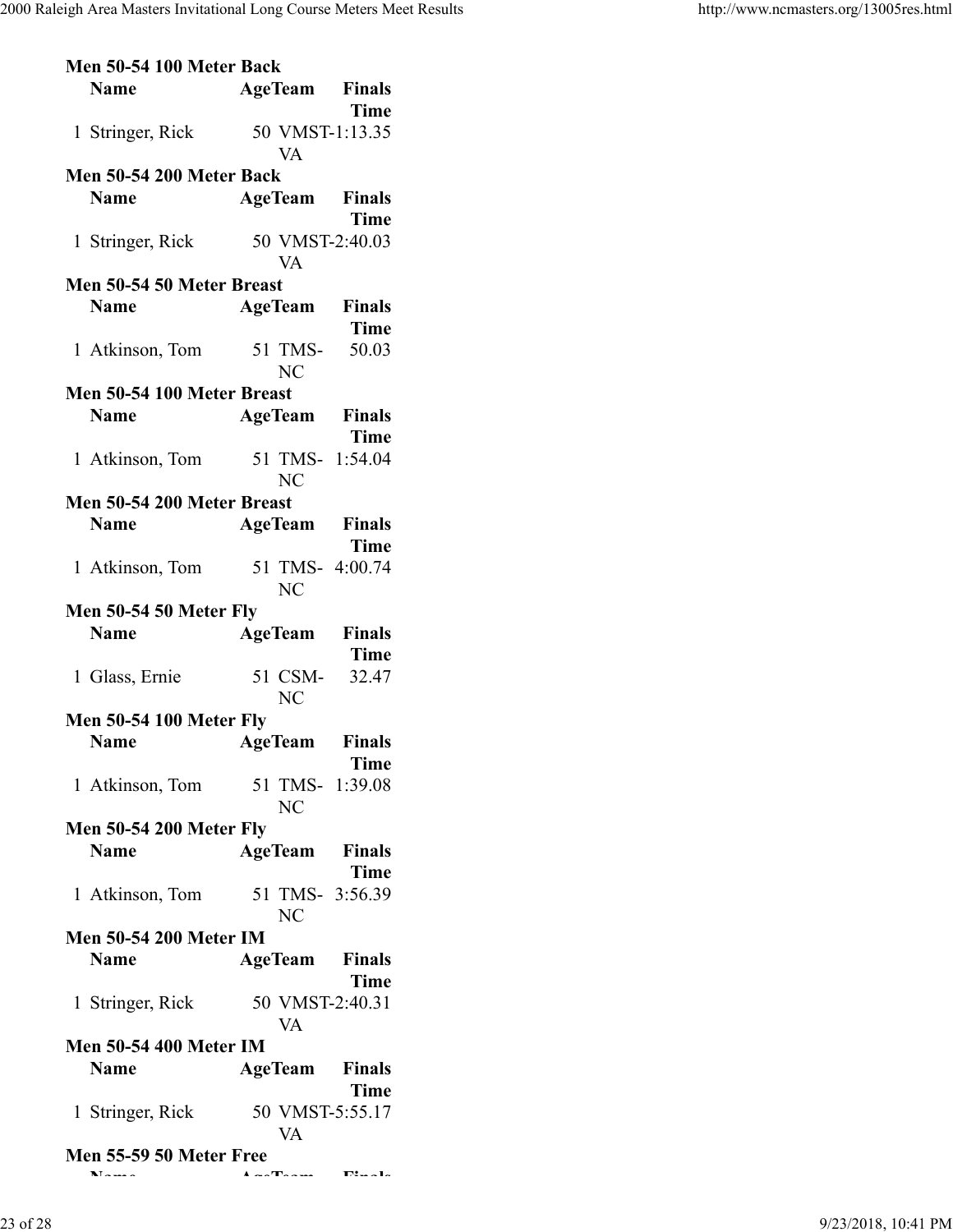1 White, Bernie 57 CSM-NC 32.05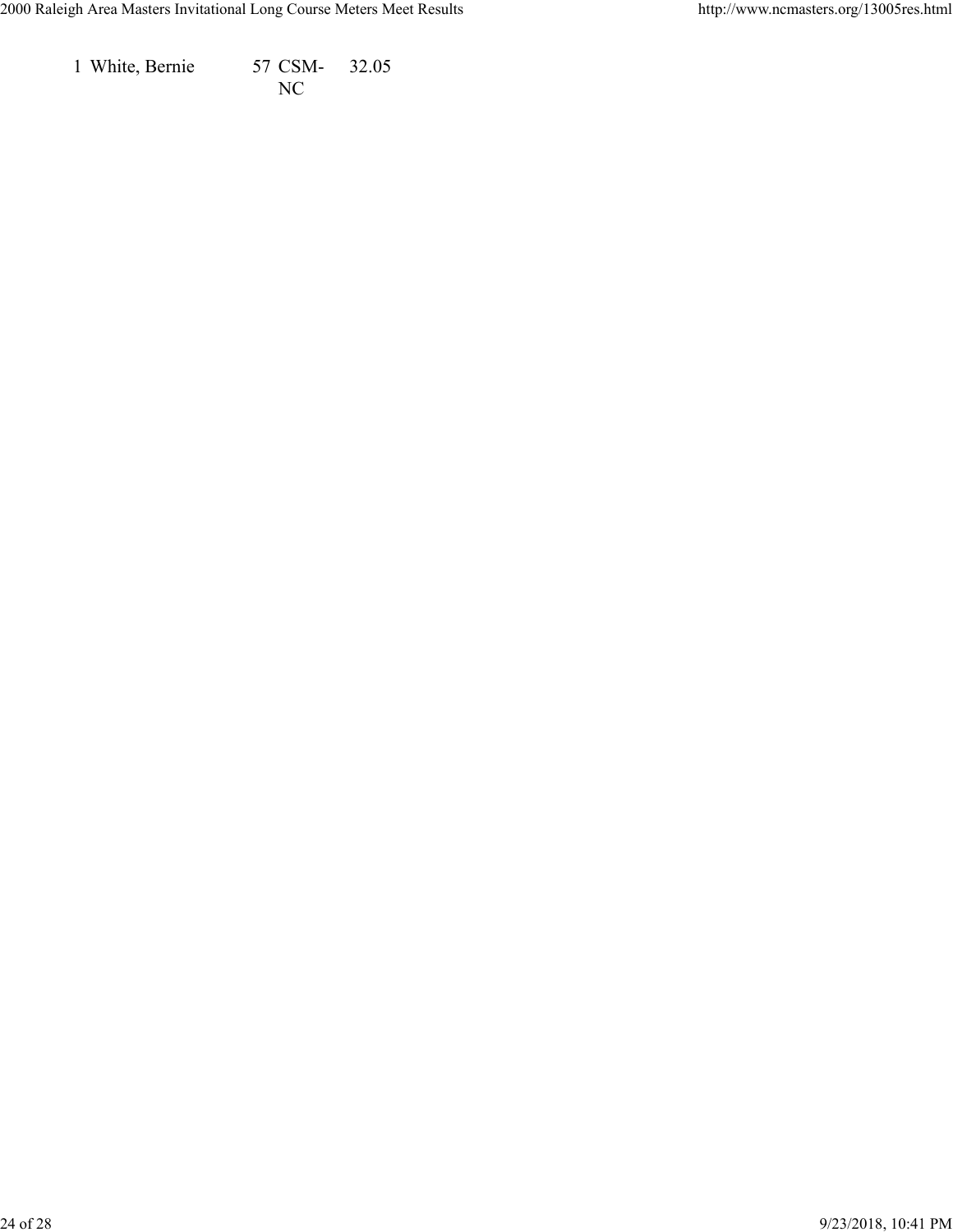|                          | <b>Men 55-59 100 Meter Free</b>  |  |                      |                                      |  |  |  |
|--------------------------|----------------------------------|--|----------------------|--------------------------------------|--|--|--|
|                          | <b>Name</b>                      |  |                      | <b>AgeTeam</b> Finals                |  |  |  |
|                          | 1 White, Bernie                  |  |                      | <b>Time</b><br>57 CSM- 1:21.46       |  |  |  |
|                          |                                  |  | NC                   |                                      |  |  |  |
|                          | <b>Men 55-59 200 Meter Free</b>  |  |                      |                                      |  |  |  |
|                          | <b>Name</b>                      |  |                      | <b>AgeTeam</b> Finals<br><b>Time</b> |  |  |  |
|                          |                                  |  |                      |                                      |  |  |  |
|                          | 1 White, Bernie                  |  | NC                   | 57 CSM- 3:05.96                      |  |  |  |
|                          | <b>Men 55-59 50 Meter Fly</b>    |  |                      |                                      |  |  |  |
|                          | <b>Name</b>                      |  |                      | <b>AgeTeam</b> Finals                |  |  |  |
|                          |                                  |  |                      | <b>Time</b>                          |  |  |  |
|                          | 1 White, Bernie                  |  | 57 CSM-              | 35.38                                |  |  |  |
|                          |                                  |  | <b>NC</b>            |                                      |  |  |  |
|                          | <b>Men 55-59 200 Meter IM</b>    |  |                      |                                      |  |  |  |
|                          | <b>Name</b>                      |  |                      | <b>AgeTeam</b> Finals                |  |  |  |
|                          |                                  |  |                      | <b>Time</b>                          |  |  |  |
|                          | 1 White, Bernie                  |  |                      | 57 CSM- 3:25.25                      |  |  |  |
|                          |                                  |  |                      |                                      |  |  |  |
|                          |                                  |  | NC                   |                                      |  |  |  |
|                          | Men 60-64 50 Meter Free          |  |                      |                                      |  |  |  |
|                          | <b>Name</b>                      |  |                      | <b>AgeTeam</b> Finals                |  |  |  |
|                          |                                  |  |                      | <b>Time</b>                          |  |  |  |
|                          | 1 Clark, Jerry                   |  | 63 CSM-<br><b>NC</b> | 29.91                                |  |  |  |
|                          | 2 Stroupe, Mike 63 RAM- 54.78    |  | <b>NC</b>            |                                      |  |  |  |
|                          | Men 60-64 100 Meter Free         |  |                      |                                      |  |  |  |
|                          | <b>Name</b>                      |  |                      | <b>AgeTeam</b> Finals                |  |  |  |
|                          |                                  |  |                      | <b>Time</b>                          |  |  |  |
|                          | 1 Clark, Jerry                   |  |                      | 63 CSM- 1:09.33                      |  |  |  |
|                          |                                  |  | NC                   |                                      |  |  |  |
|                          | Men 60-64 200 Meter Free         |  |                      |                                      |  |  |  |
|                          | <b>Name</b>                      |  |                      | <b>AgeTeam</b> Finals                |  |  |  |
|                          |                                  |  |                      | <b>Time</b>                          |  |  |  |
|                          | 1 Clark, Jerry                   |  |                      | 63 CSM- 2:40.40                      |  |  |  |
|                          |                                  |  | <b>NC</b>            |                                      |  |  |  |
| Men 60-64 400 Meter Free |                                  |  |                      |                                      |  |  |  |
|                          | <b>Name</b>                      |  |                      | <b>AgeTeam</b> Finals                |  |  |  |
|                          |                                  |  |                      | <b>Time</b>                          |  |  |  |
|                          |                                  |  |                      |                                      |  |  |  |
|                          | 1 Clark, Jerry                   |  |                      | 63 CSM- 5:56.48                      |  |  |  |
|                          |                                  |  | NC                   |                                      |  |  |  |
|                          | <b>Men 60-64 1500 Meter Free</b> |  |                      |                                      |  |  |  |
|                          | <b>Name</b>                      |  | <b>AgeTeam</b>       | <b>Finals</b>                        |  |  |  |
|                          |                                  |  |                      | Time                                 |  |  |  |
|                          | 1 Stroupe, Mike                  |  |                      | 63 RAM-40:41.63                      |  |  |  |
| N <sub>C</sub>           |                                  |  |                      |                                      |  |  |  |
| Men 60-64 50 Meter Back  |                                  |  |                      |                                      |  |  |  |
|                          | <b>Name</b>                      |  |                      | <b>AgeTeam</b> Finals                |  |  |  |
|                          |                                  |  |                      | <b>Time</b>                          |  |  |  |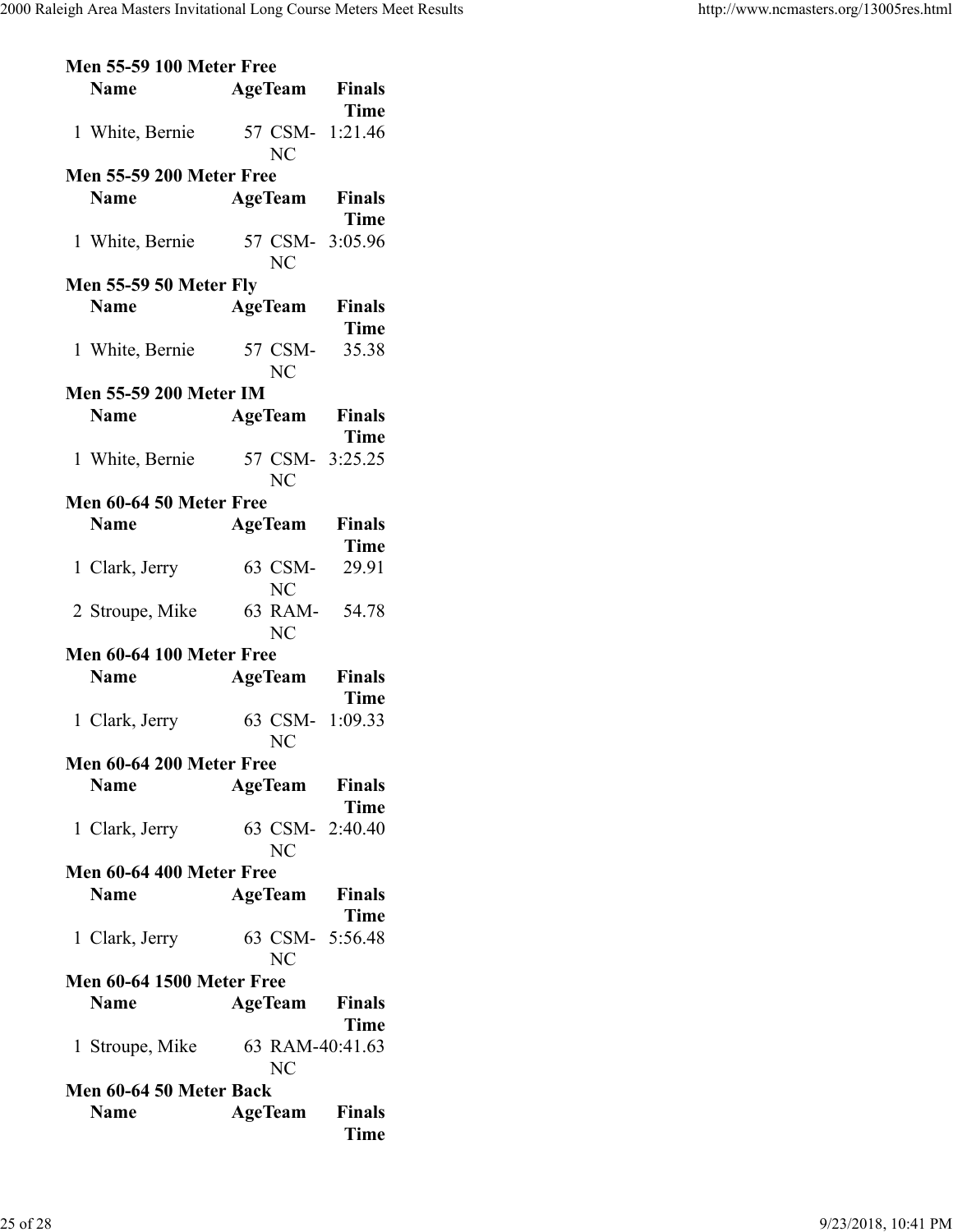|                                | 1 Stroupe, Mike                 | 63 RAM- 1:27.92<br>NC       |               |  |  |  |  |  |
|--------------------------------|---------------------------------|-----------------------------|---------------|--|--|--|--|--|
| Men 60-64 50 Meter Breast      |                                 |                             |               |  |  |  |  |  |
|                                | <b>Name</b>                     | <b>AgeTeam</b> Finals       |               |  |  |  |  |  |
|                                |                                 |                             | Time          |  |  |  |  |  |
|                                |                                 |                             |               |  |  |  |  |  |
|                                | 1 Clark, Jerry                  | 63 CSM- 44.97<br><b>NC</b>  |               |  |  |  |  |  |
|                                | 2 Stroupe, Mike                 | 63 RAM-1:32.53<br><b>NC</b> |               |  |  |  |  |  |
|                                | Men 60-64 50 Meter Fly          |                             |               |  |  |  |  |  |
|                                | <b>Name</b>                     | <b>AgeTeam</b> Finals       |               |  |  |  |  |  |
|                                |                                 |                             |               |  |  |  |  |  |
|                                |                                 |                             | <b>Time</b>   |  |  |  |  |  |
|                                | 1 Stroupe, Mike                 | 63 RAM-1:26.55              |               |  |  |  |  |  |
|                                |                                 | <b>NC</b>                   |               |  |  |  |  |  |
|                                | Men 65-69 50 Meter Free         |                             |               |  |  |  |  |  |
|                                | <b>Name</b>                     | <b>AgeTeam</b> Finals       |               |  |  |  |  |  |
|                                |                                 |                             | <b>Time</b>   |  |  |  |  |  |
|                                |                                 | 68 RAM- 44.85               |               |  |  |  |  |  |
|                                | 1 Marsil, John                  |                             |               |  |  |  |  |  |
|                                |                                 | NC                          |               |  |  |  |  |  |
|                                | <b>Men 65-69 100 Meter Free</b> |                             |               |  |  |  |  |  |
|                                | <b>Name</b>                     | <b>AgeTeam Finals</b>       |               |  |  |  |  |  |
|                                |                                 |                             | <b>Time</b>   |  |  |  |  |  |
|                                | 1 Marsil, John                  | 68 RAM-1:43.21              |               |  |  |  |  |  |
|                                |                                 |                             |               |  |  |  |  |  |
|                                |                                 | <b>NC</b>                   |               |  |  |  |  |  |
|                                | <b>Men 65-69 200 Meter Free</b> |                             |               |  |  |  |  |  |
|                                | <b>Name</b>                     | <b>AgeTeam</b> Finals       |               |  |  |  |  |  |
|                                |                                 |                             | Time          |  |  |  |  |  |
|                                | 1 Marsil, John                  | 68 RAM-3:50.00              |               |  |  |  |  |  |
|                                |                                 | <b>NC</b>                   |               |  |  |  |  |  |
|                                |                                 |                             |               |  |  |  |  |  |
|                                | Men 65-69 50 Meter Back         |                             |               |  |  |  |  |  |
|                                | <b>Name</b>                     | <b>AgeTeam</b> Finals       |               |  |  |  |  |  |
|                                |                                 |                             | Time          |  |  |  |  |  |
|                                | 1 Marsil, John                  | 68 RAM-1:01.40              |               |  |  |  |  |  |
|                                |                                 | NC                          |               |  |  |  |  |  |
|                                | Men 65-69 100 Meter Back        |                             |               |  |  |  |  |  |
|                                |                                 |                             |               |  |  |  |  |  |
|                                | <b>Name</b>                     | AgeTeam                     | <b>Finals</b> |  |  |  |  |  |
|                                |                                 |                             | Time          |  |  |  |  |  |
|                                | 1 Marsil, John                  | 68 RAM-2:11.78              |               |  |  |  |  |  |
|                                |                                 | NC                          |               |  |  |  |  |  |
|                                | Mixed 100+200 Meter Free Relay  |                             |               |  |  |  |  |  |
|                                | <b>Team</b>                     | Relay Finals                |               |  |  |  |  |  |
|                                |                                 |                             | <b>Time</b>   |  |  |  |  |  |
|                                |                                 |                             |               |  |  |  |  |  |
| 1.                             | <b>RAM-NC</b>                   | A                           | 2:02.68       |  |  |  |  |  |
|                                | Watson, Edison-24               | Riley,                      |               |  |  |  |  |  |
|                                |                                 | Jennifer-28                 |               |  |  |  |  |  |
|                                | Stringer, Sean-25               | Mancini,                    |               |  |  |  |  |  |
|                                |                                 | Jennifer-24                 |               |  |  |  |  |  |
|                                |                                 |                             |               |  |  |  |  |  |
| Mixed 100+400 Meter Free Relay |                                 |                             |               |  |  |  |  |  |
|                                | Team                            | Relay Finals                |               |  |  |  |  |  |
|                                |                                 |                             | <b>Time</b>   |  |  |  |  |  |
|                                | 1 RAM-NC                        | А                           | 4:28.73       |  |  |  |  |  |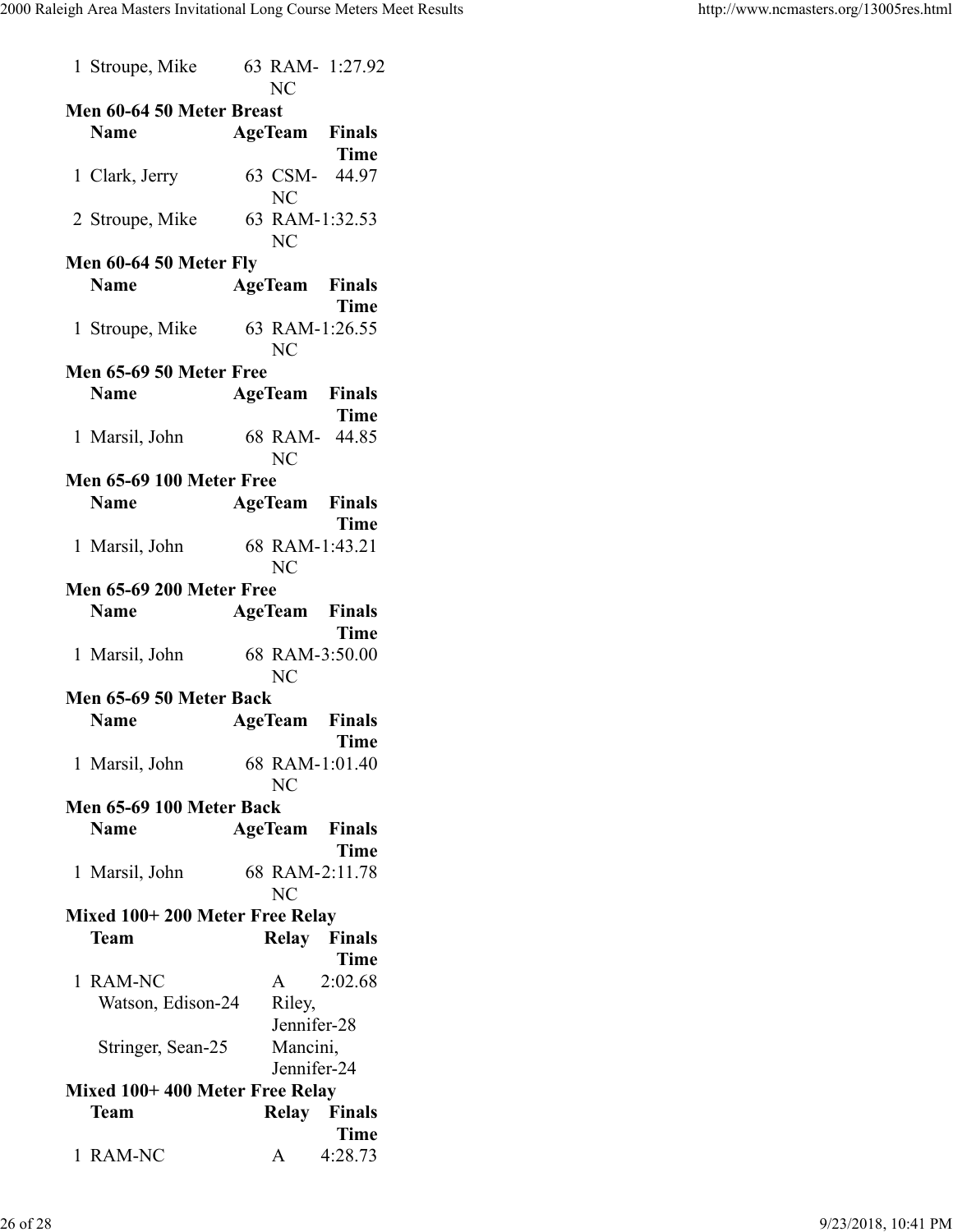| Watson, Edison-24                | Riley,       |                     |  |  |  |  |
|----------------------------------|--------------|---------------------|--|--|--|--|
|                                  | Jennifer-28  |                     |  |  |  |  |
| Stringer, Sean-25                | Mancini,     |                     |  |  |  |  |
|                                  |              | Jennifer-24         |  |  |  |  |
| Mixed 100+200 Meter Medley Relay |              |                     |  |  |  |  |
| <b>Team</b>                      |              | Relay Finals        |  |  |  |  |
|                                  |              | Time                |  |  |  |  |
| 1 RAM-NC                         | $\mathsf{A}$ | 2:18.89             |  |  |  |  |
| Britt, Lee Anne-26               | Allen,       |                     |  |  |  |  |
|                                  | Scott-29     |                     |  |  |  |  |
| Stringer, Sean-25                | Mancini,     |                     |  |  |  |  |
|                                  | Jennifer-24  |                     |  |  |  |  |
| Mixed 120+200 Meter Free Relay   |              |                     |  |  |  |  |
| Team                             |              | Relay Finals        |  |  |  |  |
|                                  |              | <b>Time</b>         |  |  |  |  |
| 1 RAM-NC                         | A            | 2:06.39             |  |  |  |  |
| Allen, Scott-29                  | Britt, Lee   |                     |  |  |  |  |
|                                  | Anne-26      |                     |  |  |  |  |
|                                  |              |                     |  |  |  |  |
| Doan, Brian-30                   |              | Haugh, Sue-39       |  |  |  |  |
| Mixed 120+400 Meter Free Relay   |              |                     |  |  |  |  |
| <b>Team</b>                      |              | <b>Relay</b> Finals |  |  |  |  |
|                                  |              | <b>Time</b>         |  |  |  |  |
| 1 RAM-NC                         | $\mathsf{A}$ | 5:10.73             |  |  |  |  |
| Allen, Scott-29                  | Britt, Lee   |                     |  |  |  |  |
|                                  | Anne-26      |                     |  |  |  |  |
|                                  |              |                     |  |  |  |  |
| Holshouser, Jay-38               |              | Haugh, Sue-39       |  |  |  |  |
| Mixed 120+200 Meter Medley Relay |              |                     |  |  |  |  |
| Team                             |              | Relay Finals        |  |  |  |  |
|                                  |              | Time                |  |  |  |  |
| <b>RAM-NC</b><br>1.              | A            | 2:24.48             |  |  |  |  |
| Springer, Margie-39              |              | Holshouser,         |  |  |  |  |
|                                  | Jay-38       |                     |  |  |  |  |
| Doan, Brian-30                   | Riley,       |                     |  |  |  |  |
|                                  | Jennifer-28  |                     |  |  |  |  |
| Mixed 160+200 Meter Free Relay   |              |                     |  |  |  |  |
| <b>Team</b>                      | <b>Relay</b> | <b>Finals</b>       |  |  |  |  |
|                                  |              | Time                |  |  |  |  |
| <b>RAM-NC</b><br>1               | A            | 1:52.90             |  |  |  |  |
| Godfrey, Alan-43                 | Sloyan,      |                     |  |  |  |  |
|                                  | John-32      |                     |  |  |  |  |
| Facchine, Kevin-45               | Lehman,      |                     |  |  |  |  |
|                                  | Fritz-42     |                     |  |  |  |  |
| 2 CSM-NC                         | $\mathbf{A}$ | 1:59.35             |  |  |  |  |
| Clark, Jerry-63                  |              | Ashe, Trip-37       |  |  |  |  |
| Fary, Robert-36                  | Kucharski,   |                     |  |  |  |  |
|                                  | Mike-32      |                     |  |  |  |  |
| 3 CSM-NC                         | $\bf{B}$     | 2:06.02             |  |  |  |  |
| Flowe, Layne-32                  | Johnson,     |                     |  |  |  |  |
|                                  | Ken-43       |                     |  |  |  |  |
| Lee, Doug-44                     | White,       |                     |  |  |  |  |